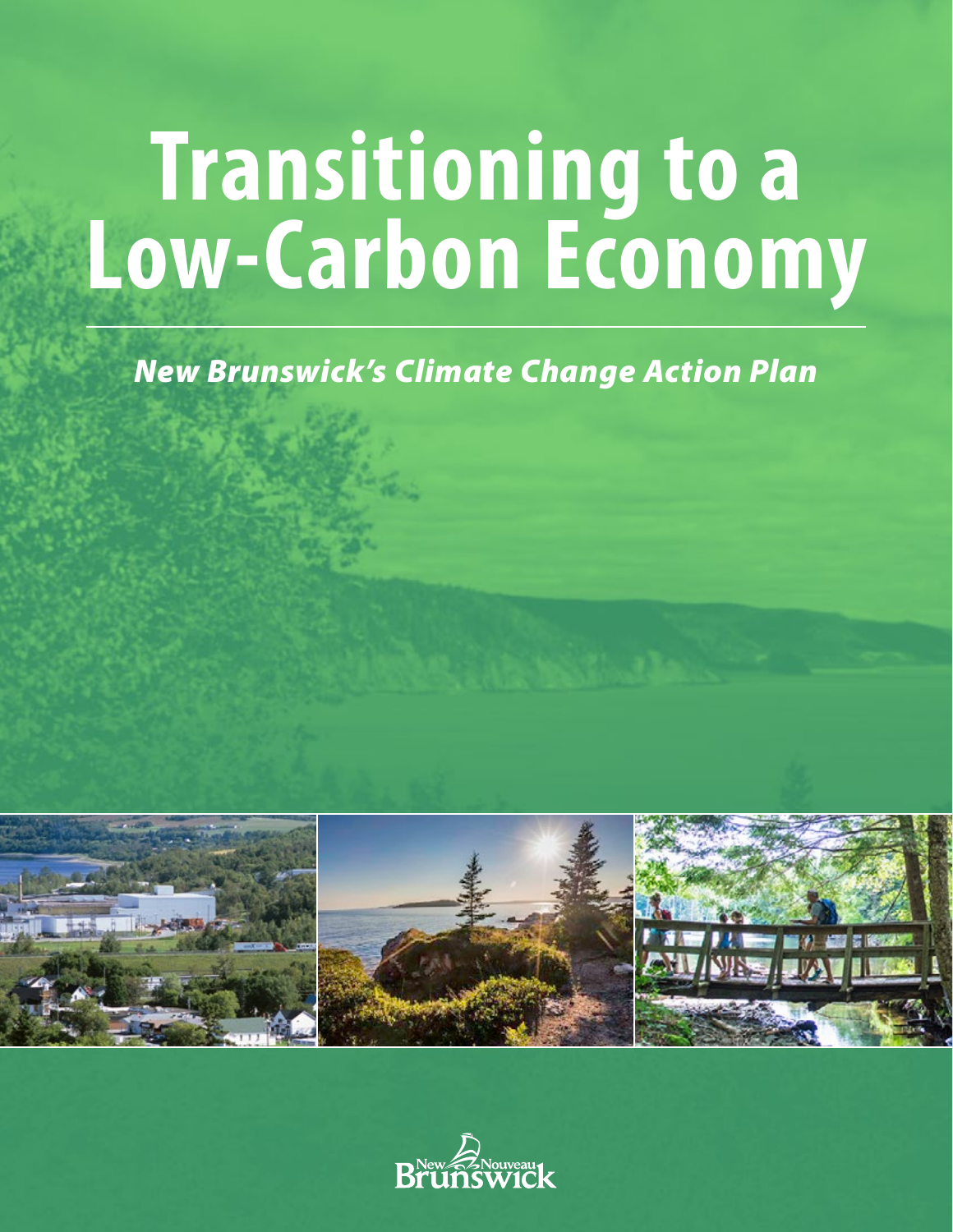#### **Transitioning to a Low-Carbon Economy New Brunswick's Climate Change Action Plan**

Published by:

Province of New Brunswick P. O. Box 6000 Fredericton, NB E3B 5H1 Canada

Printed in New Brunswick

ISBN 978-1-4605-1178-7 (print edition) ISBN 978-1-4605-1176-3 (PDF: English) ISSN 978-1-4605-1177-0 (PDF: française)

10948

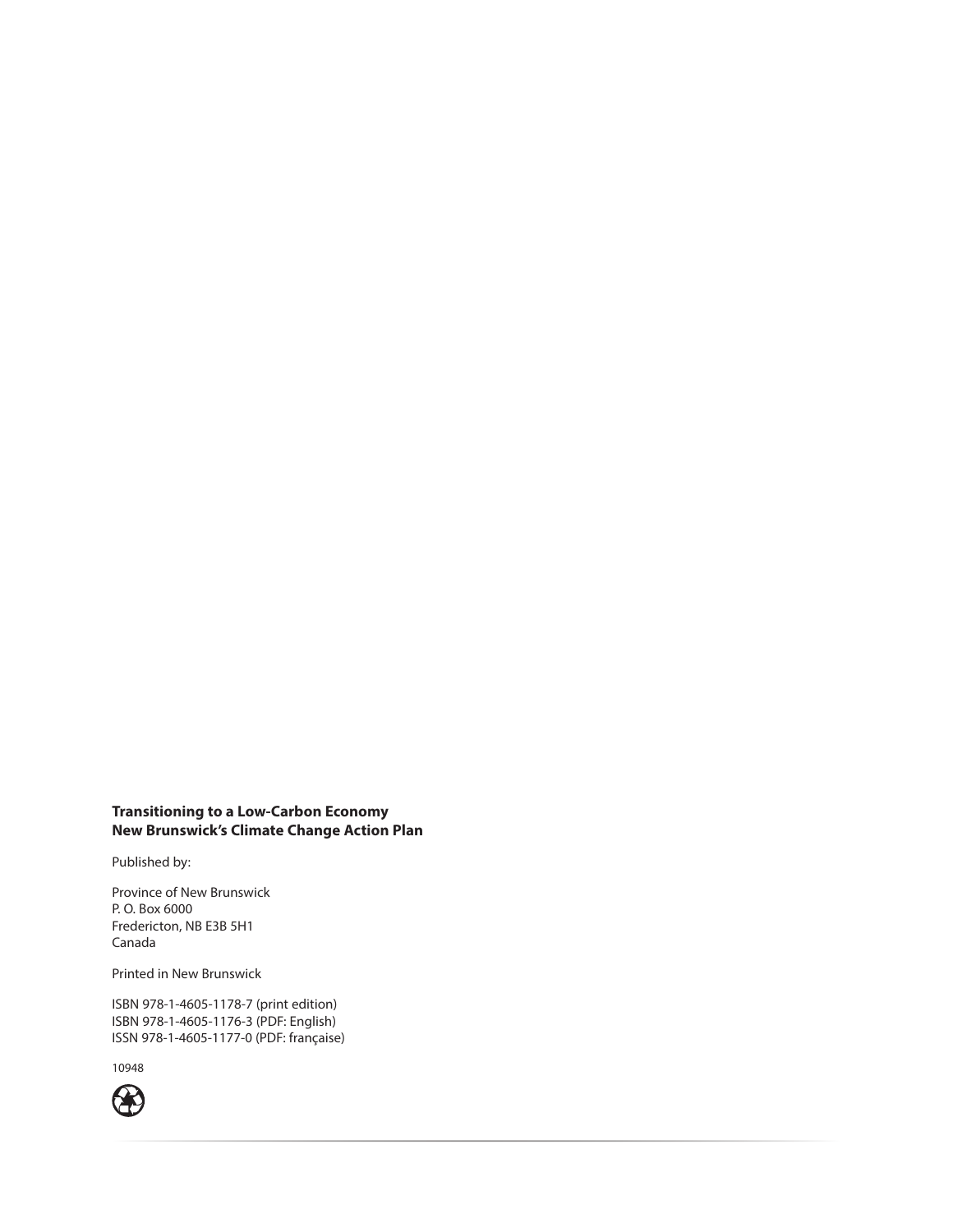# Table of contents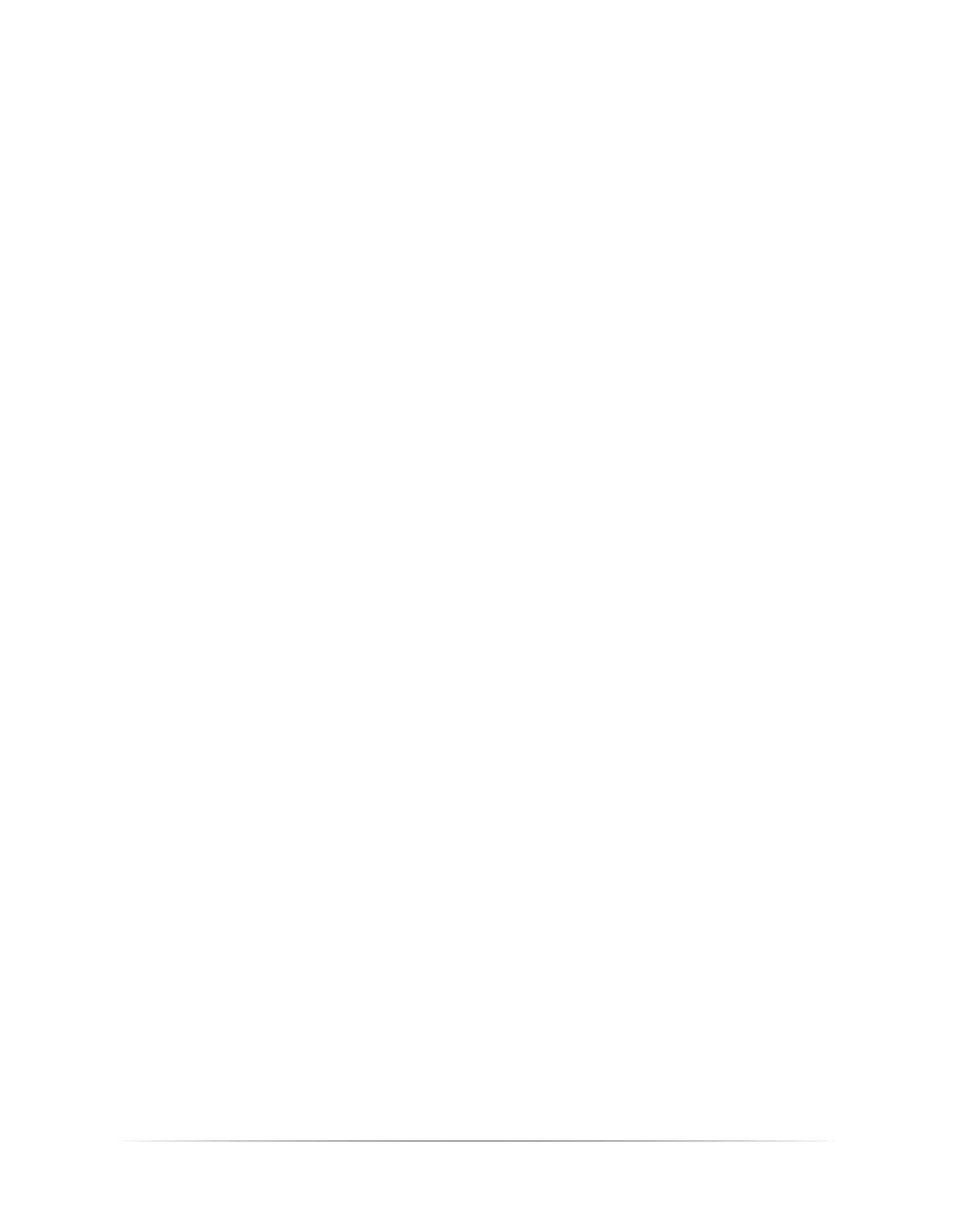# <span id="page-4-0"></span>Premier's message

Your government is listening and understands what matters to New Brunswickers.

We know New Brunswickers want their government to make investments that will help the economy and improve their quality of life. We want to create jobs and support economic growth in a responsible and sustainable manner, all the while making New Brunswick the best place to raise a family. We are working hard on these priorities and, with your support, we are getting things done.

Climate change is the most important issue to face humankind in modern times. New Brunswick must do its part to combat climate change. New Brunswick must enhance its *Transitioning to a Low-carbon Economy*.

We must do this in a way that respects New Brunswick's economy, challenges and opportunities. That is why we established the Select Committee on Climate Change. The all-party committee of the Legislative Assembly of New Brunswick was appointed in April 2016. It was tasked with consulting New Brunswickers on climate change and reporting to the Legislative Assembly with recommendations.

Through the work of the committee, we heard that climate change is a very important issue for New Brunswickers and that our success in combating climate change will depend on the collaborative and coordinated action of all New Brunswickers.

We learned that responses to climate change in the areas of emission reduction and climate change adaptation offer the potential for long-term job creation in the province and can provide a stimulus for investment in innovation and business development. We need to be ready to take advantage of these opportunities in New Brunswick.

We also heard that people are looking for strong leadership from the provincial government to drive our response to climate change.

This plan recognizes these new opportunities for our province and all New Brunswickers are encouraged to get involved by making good energy choices, reducing waste and investing in home and business renewal.

These objectives are supported in this new stronger climate change action plan. Markets are changing as governments commit to the shift to lower carbon economies and embrace innovation and new opportunities in combatting climate change.

Brian Gallant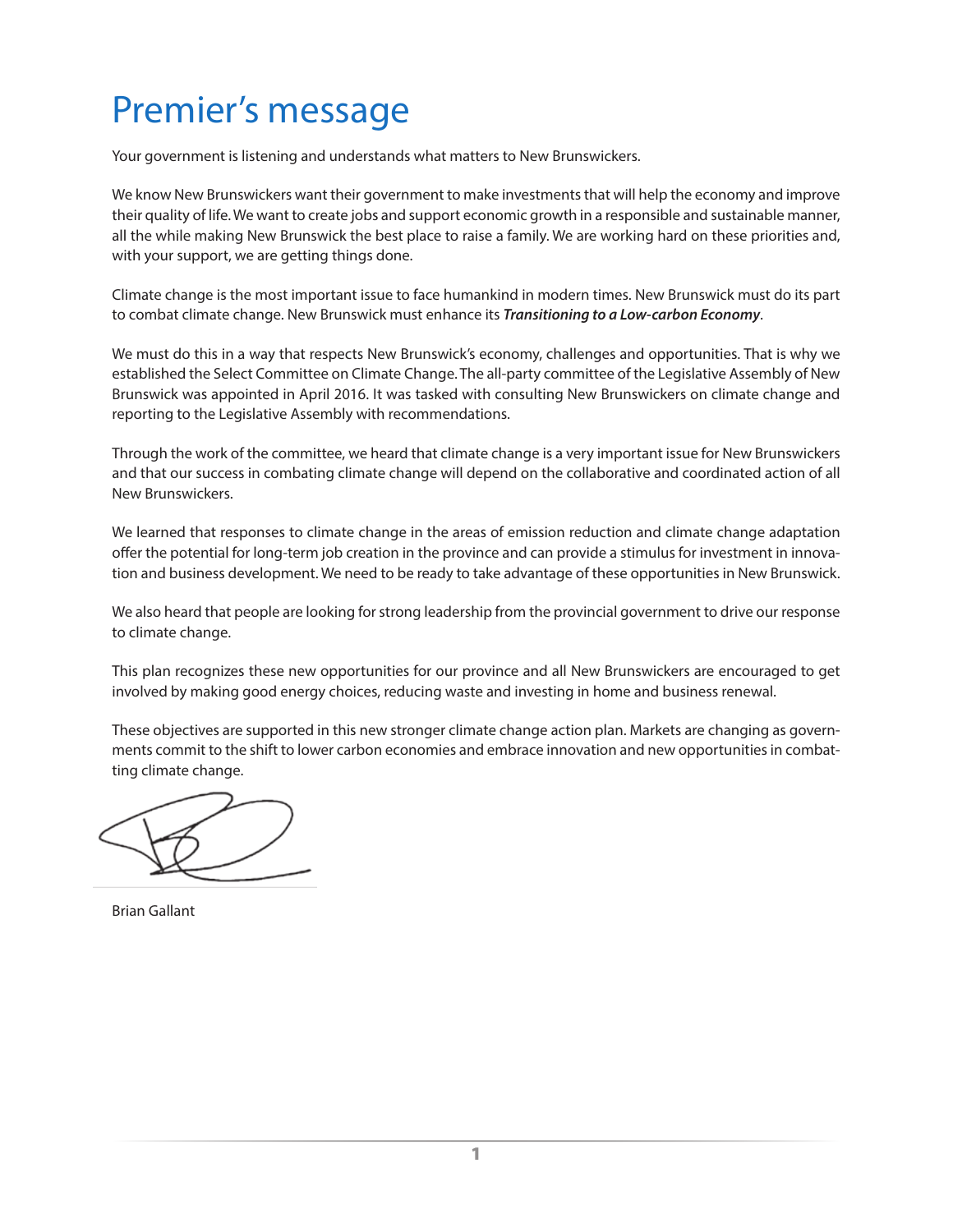# <span id="page-5-0"></span>Minister's message

Sustainable growth involves long-term planning and innovation. A key component of sustainable growth is a strategy to address climate change. I am pleased to present *Transitioning to a Low-Carbon Economy New Brunswick's Climate Change Action Plan,* which outlines our new commitments to greater action in confronting climate change.

New Brunswick's emissions are projected to increase during the next 15 years. A strategic, integrated approach to emission reductions is required to address the growing climate threat.

Addressing a challenge of this magnitude is complex and may appear very challenging. But, broad action by all New Brunswickers, businesses and governments can make a major difference.

Significant change is occurring around the world and in Canada. New Brunswick must keep pace with the shift in markets to lower carbon economies to remain competitive. The province must also act early on adapting to the climate impacts we are already experiencing and those projected to occur.

This new action plan provides a roadmap of concrete actions to achieve our vision of reducing GHG emissions with continued economic growth and increasing the resilience of New Brunswick to climate change through adaptation.

The effects of climate change in our country and our province are already evident. It has become increasingly clear that the cost of inaction is greater than the cost of action, particularly early action. New Brunswick must and will rise to the challenge. *Transitioning to a Low-Carbon Economy New Brunswick's Climate Change Action Plan: A Sustainable and Green Growth Economy for New Brunswick* represents a large step forward in our efforts to combat the growing threat of climate change. It is ambitious but necessary. The time for action is now.

Journall

Honourable Serge Rousselle, Q.C. Minister of Environment and Local Government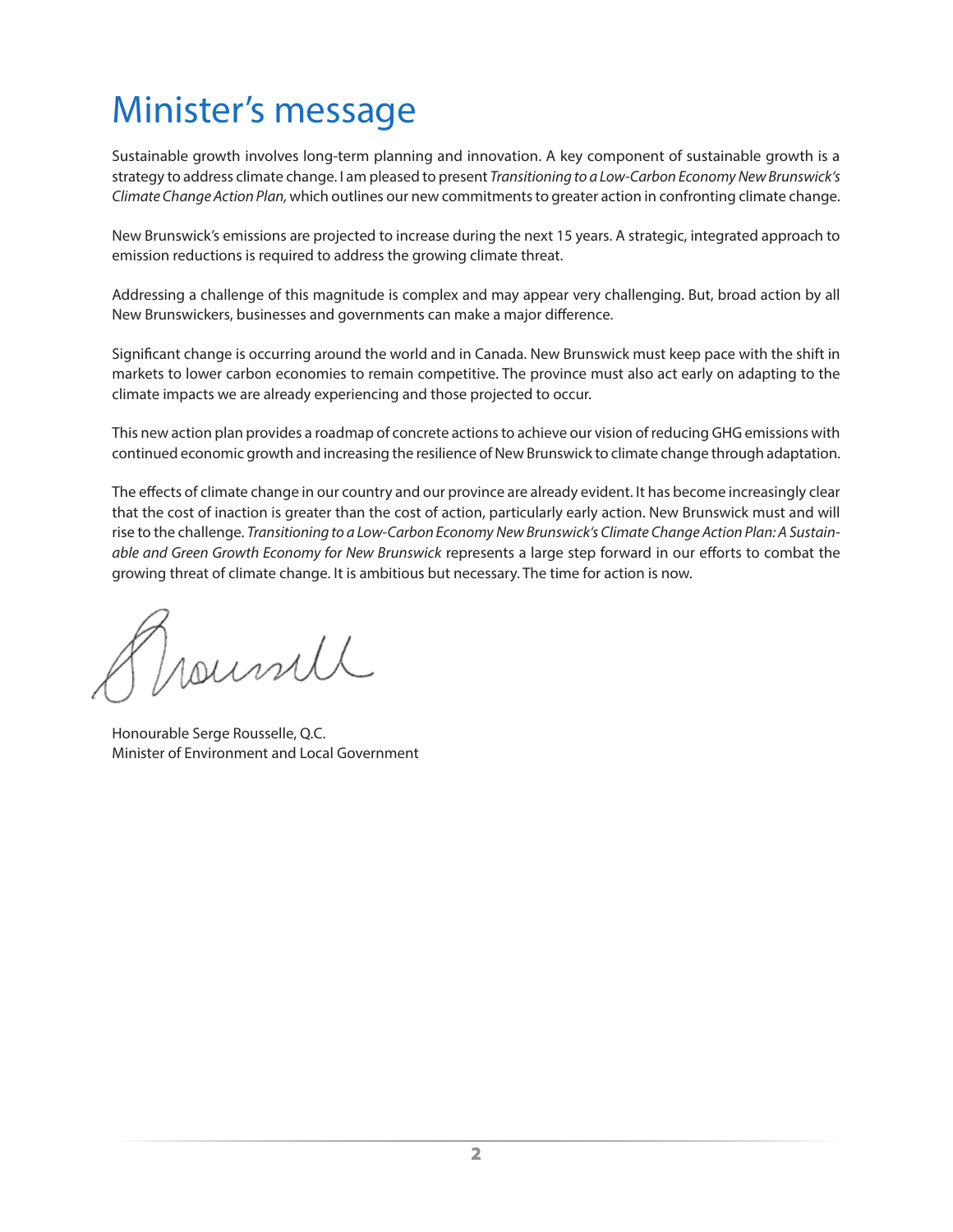# <span id="page-6-0"></span>Introduction: The plan and its purpose

The science of climate change is clear. The Intergovernmental Panel on Climate Change, the world's foremost authority on climate change, has projected that an increase in global temperatures of more than 2 degrees Celsius will result in irreversible and catastrophic impacts. The current level of greenhouse gas (GHG) emissions is expected to raise global temperatures by 3.5 ºC before the end of this century.

Projections indicate that the effects on climate in Canada will be greater than the rest of the world. Temperatures are expected to rise two times faster than the global average. In northern Canada, this rise is expected to be three times faster.

This trend is already evident in New Brunswick. We are seeing temperatures going up, precipitation increasing and sea levels rising. The province can expect an elevated risk of heat-related health concerns; new pests and invasive species; flood damage; impacts from extreme winds; and icing of trees and power lines. Rising sea levels have also increased the risk of flooding and coastal erosion.

Under the *Paris Agreement on Climate Change*, Canada and 194 other countries agreed to keep the rise in the global average temperature below two degrees Celsius in this century. To date, 110 countries have ratified the agreement, which came into force on Nov. 4, 2016. This historic United Nations agreement signals the commitment of countries to adjust their policies and budgets to foster lower-carbon economies. This increased certainty in direction is expected to encourage major private- and public-sector investments in new technologies and approaches that will improve much of how we do things today.

Canada is making its contribution with ambitious GHG reduction targets, advances in adapting to the impacts of climate change, and contributions to climate change action in developing countries. First Ministers launched under the *Vancouver Declaration* a nationwide process with the objective of developing a pan-Canadian framework on clean growth and climate change, which will solidify collaboration between provinces, territories and the federal government on meeting international and domestic commitments.

This transition includes many opportunities for New Brunswick to be more efficient and competitive, to open new business opportunities and to build more resilience into our aging infrastructures.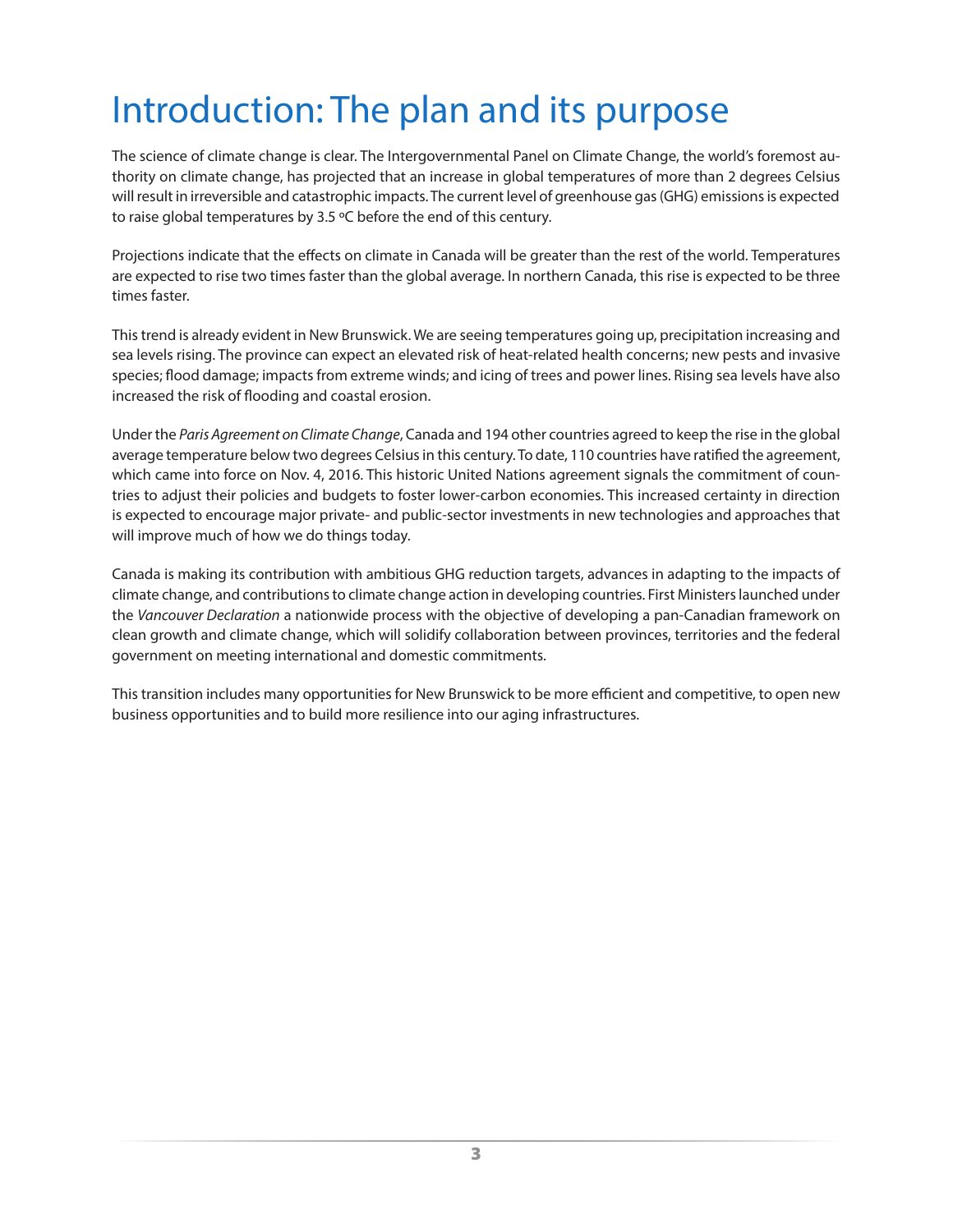# <span id="page-7-0"></span>Our actions

The *New Brunswick Climate Change Action Plan* outlines a bold vision for our province, by intensifying our efforts to combat climate change.

Reducing GHG emissions is vital to limiting future global temperature increases and related climate change. Adapting to climate change is also necessary because a portion of the GHGs already released into the atmosphere will remain there for many years. Current trends in climate change will continue even with a decline in emissions. New Brunswick's response to climate change must therefore address both GHG emission reduction (mitigation) and preparation for inevitable climate change (adaptation).

This action plan signals New Brunswick's intention to play its part in achieving regional GHG emission reduction targets by adopting targets that reflect total outputs of 10.7 Mt by 2030<sup>1</sup> and 5 Mt by 2050<sup>2</sup>, recognizing the unique challenges of New Brunswick's economy. The provincial government confirms its previous target of 14.8 Mt for 2020<sup>3</sup>.

This plan will also address numerous other commitments respecting climate change, including the 2015 *Paris Agreement* under the United Nations *Framework Convention on Climate Change*, the 2015 *Canadian Energy Strategy* released by the Council of the Federation, the 2016 *Vancouver Declaration on Clean Growth and Climate Change*, and the 2016 Pan-Canadian Framework.

This plan contains a climate change adaptation strategy supported by actions to build resilience into our communities, businesses, infrastructures and natural resources. Acting early and adapting to our changing climate is far more effective and cost-effective than dealing with climate impacts after they have occurred.

Highlights of the plan include:

- Providing the government leadership needed through over 100 clear action items to support sustained and ambitious actions on climate change.
- Expanding energy efficiency and clean energy programs across all sectors and all fuels with ambitious performance targets.
- Phasing out coal as a source of electricity as quickly as possible, respecting New Brunswick's economic reality.
- Planning for and investing in new technologies that reduce pollution, such as smart grid and renewable electricity.
- Establishing a made-in-New Brunswick price on carbon and caps on GHG emissions that reflect the reality of the New Brunswick's economy and will provide opportunities to invest in emission reduction measures that will create jobs for New Brunswickers, such as through energy efficiency.
- Leading by example by making government carbon-neutral by 2030 and increasing spending on energy efficiency in the capital budget by 50%.
- Measuring and reporting progress with strong oversight by committees of cabinet and the legislative assembly.

It is important to emphasize that initiatives aimed at combatting climate change also offer potential for sustainable economic development and long-term job creation in the province. It has been found to be a stimulus for investment in innovation and business development. Energy efficiency investments, for example, reduce imports of fossil fuels and improve affordability of energy for families and competitiveness for businesses by lowering energy bills. These investments also create a substantial number of local jobs. Similarly, renewable energy is sourced in our province, has low or no emissions, and is resistant to price volatility of fossil fuels. The Province will continue to work with the federal government to explore opportunities for federal funding to support the actions identified in the plan.

This plan provides a clear path forward to reducing GHG emissions while promoting economic growth and enhancing current efforts to adapt to the effects of climate change.

<sup>1</sup> Equivalent to 35 per cent below 1990 emissions

<sup>2</sup> Equivalent to 80 per cent below 2001 emissions

<sup>3</sup> Equivalent to 10 per cent below 1990 emissions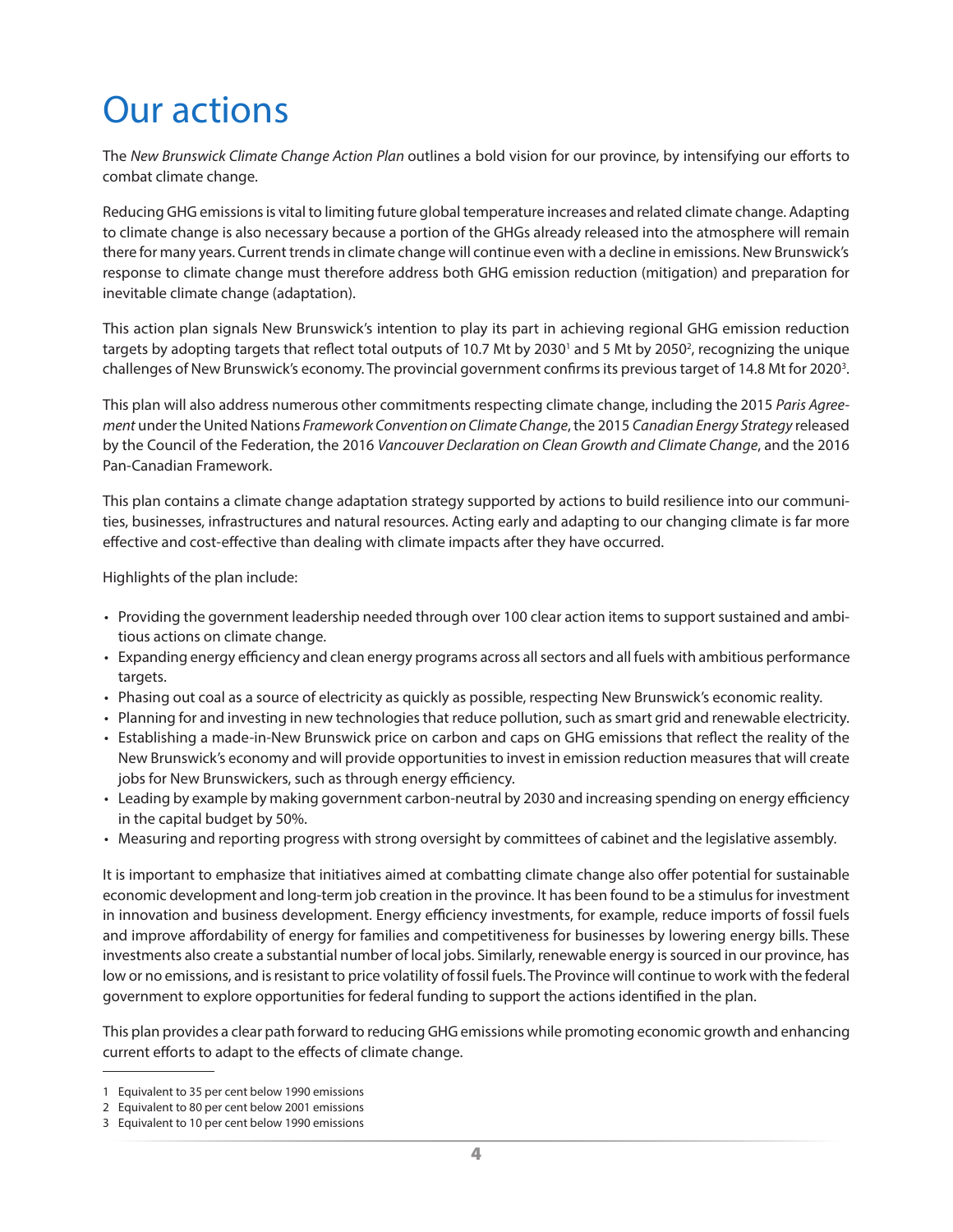#### <span id="page-8-0"></span>**Transitioning to a Low-Carbon Economy - New Brunswick's Climate Change Action Plan**

This plan focuses on seven areas:

- Provincial government leadership.
- Collaboration with First Nations.
- GHG emission reductions.
- Adaptation to the impacts of climate change.
- Economic opportunities.
- Accountability and reporting.
- Funding for climate change.

### **Provincial government leadership**

The response to climate change is a shared responsibility involving all New Brunswickers. There is a role and a place for everyone as New Brunswick addresses the challenges ahead. The role of the provincial government is critically important. It must provide the leadership and model the behaviour and actions needed to ensure sustained and ambitious actions to address the challenges and opportunities presented by climate change.

#### **Role of the provincial government in leading change**

The provincial government must take a strong leadership role in addressing the challenges and opportunities presented by a changing climate. To be successful in addressing climate change, the provincial government must provide the governance structure and support necessary to succeed and ensure the proper accountability for the implementation of New Brunswick's climate actions.

- **1 -** *Establish a committee of Cabinet dedicated solely to the issue of climate change, chaired by the Premier, to oversee the implementation of the action plan***.**
- **2 -** *Introduce a* **Climate Change Act** *to declare New Brunswick's commitment to addressing climate change mitigation and adaptation; to provide the authority to implement a carbon pricing mechanism; to establish a climate change fund with authority to spend proceeds; to establish industrial emissions limits; and to provide transparency and accountability***.**
- **3 -** *Require climate change, both GHG emissions and climate change adaptation, to be considered during the development of all Memorandums to the Executive Council (MECs***).**
- **4 -** *Include in the mandate letters to all Ministers and Crown corporations the requirements to***:**
	- **a -** *consider climate change in all decision-making; and*
	- **b -** *assume responsibility, as appropriate, for GHG reduction and climate change adaptation for specific economic sectors related to the department or corporation*.
- **5 -** *Lead by example on climate change through actions and decisions by developing the most effective and efficient tools (policy, legislation, incentives, disincentives, financing) to address climate change***.**
- **6 -** *Ensure the Climate Change Secretariat has the power, authority and resources to***:**
	- **a -** *coordinate, measure and report on GHG emissions reductions, adaptation achievements and implementation progress directly to the Cabinet committee, in cooperation with government departments and Crown corporations*;
	- **b -** *establish a multi-stakeholder climate advisory council as part of a new robust engagement model*;
	- **c -** *manage the continued engagement with provincial partners including municipalities, First Nations, academia, the private sector and NGOs as well as federal, provincial, territorial and international jurisdictions on climate change matters*;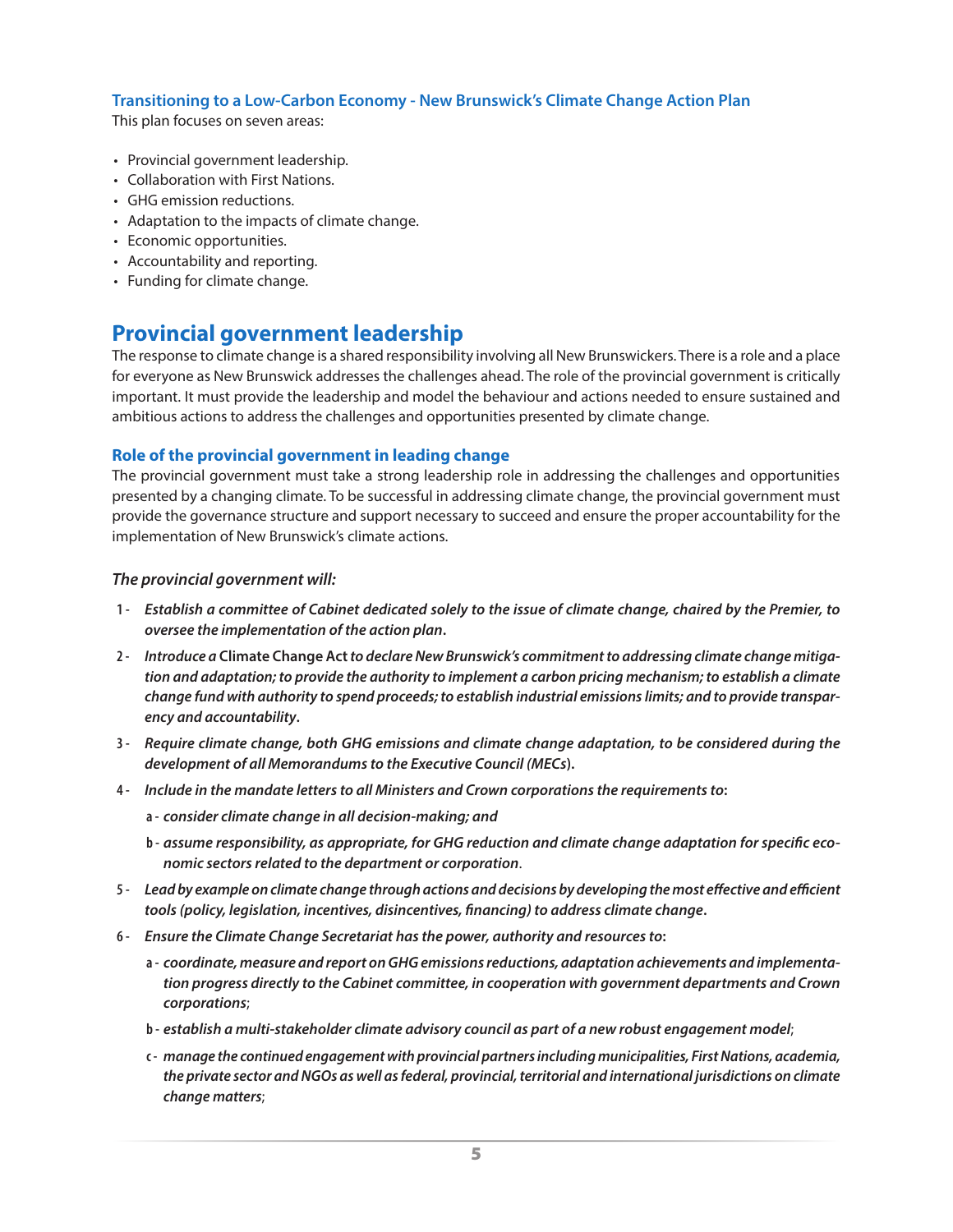- <span id="page-9-0"></span>**d -** *coordinate the gathering and dissemination of information relating to climate change*;
- **e -** *facilitate innovation and research, and demonstrate what is possible through best practices related to climate change; and*
- **f -** *lead the development of public awareness and education programs on climate change*.

#### **Education and awareness**

Reducing GHG emissions and adapting to the impacts of climate change require the engagement of all New Brunswickers, businesses, organizations and governments at all levels. The battle against climate change will be most successful with a clear understanding by all New Brunswickers of the serious nature of the issues and an awareness of what they can do to contribute.

#### *The provincial government will:*

- **7 -** *Develop a bold and comprehensive communications strategy to educate New Brunswickers about the causes of climate change, including the linkages between human activity and climate change, and identify opportunities for all New Brunswickers to participate in solutions. The approach should include partners to enable similar efforts and messages to be delivered outside of government***.**
- **8 -** *Develop a central repository for different types of climate information. The information should be easy to access, understand and interpret. An outreach approach will be developed to ensure that partners are aware of the information and its value***.**
- **9 -** *Incorporate climate change into education at all levels, including experiential learning and connecting learners with climate change initiatives in their local communities***.**

#### **Capacity-building**

Capacity-building refers to growing the strengths, skills, knowledge, competencies, and abilities of New Brunswickers to respond to climate change. Capacity, including human, knowledge and financial, is a key component to being able to respond to the opportunities and challenges posed by climate change.

New Brunswick has a long-established and effective NGO network that works to make linkages and create partnerships among stakeholders. This effort has resulted in the creation of capacity in communities and linkages with academic institutions, researchers and planning bodies such as the regional service commissions.

#### *The provincial government will:*

- **10 -** *Support and strategically invest in research at New Brunswick universities and colleges***.**
- **11 -** *Invest in training of workers, particularly in the trades, to create a new workforce oriented to energy efficiency, energy management and non-emitting energy***.**
- **12 -** *Strengthen linkages between government, researchers, NGOs, local communities and First Nations, to create partnerships and increase local capacity***.**

#### **Carbon-neutral government**

The provincial government owns and operates about 1,000 buildings and 4,500 vehicles. These assets produce around 400,000 tonnes of GHG emissions annually, with energy costs of \$85 million each year. As a significant consumer of energy, the provincial government is committed to leading by example by adopting ambitious measures to reduce emissions from its facilities, fleets and other assets, as well as by using procurement to drive market demand for low-carbon goods and services.

A carbon-neutral government policy, a commitment to having no net impact on emissions, is one example of a tool that can be used to enable this type of change. British Columbia's *Carbon Neutral Government Regulation*, for example, has achieved net-zero emissions in its operations since 2010. The regulation covers the entire public sector,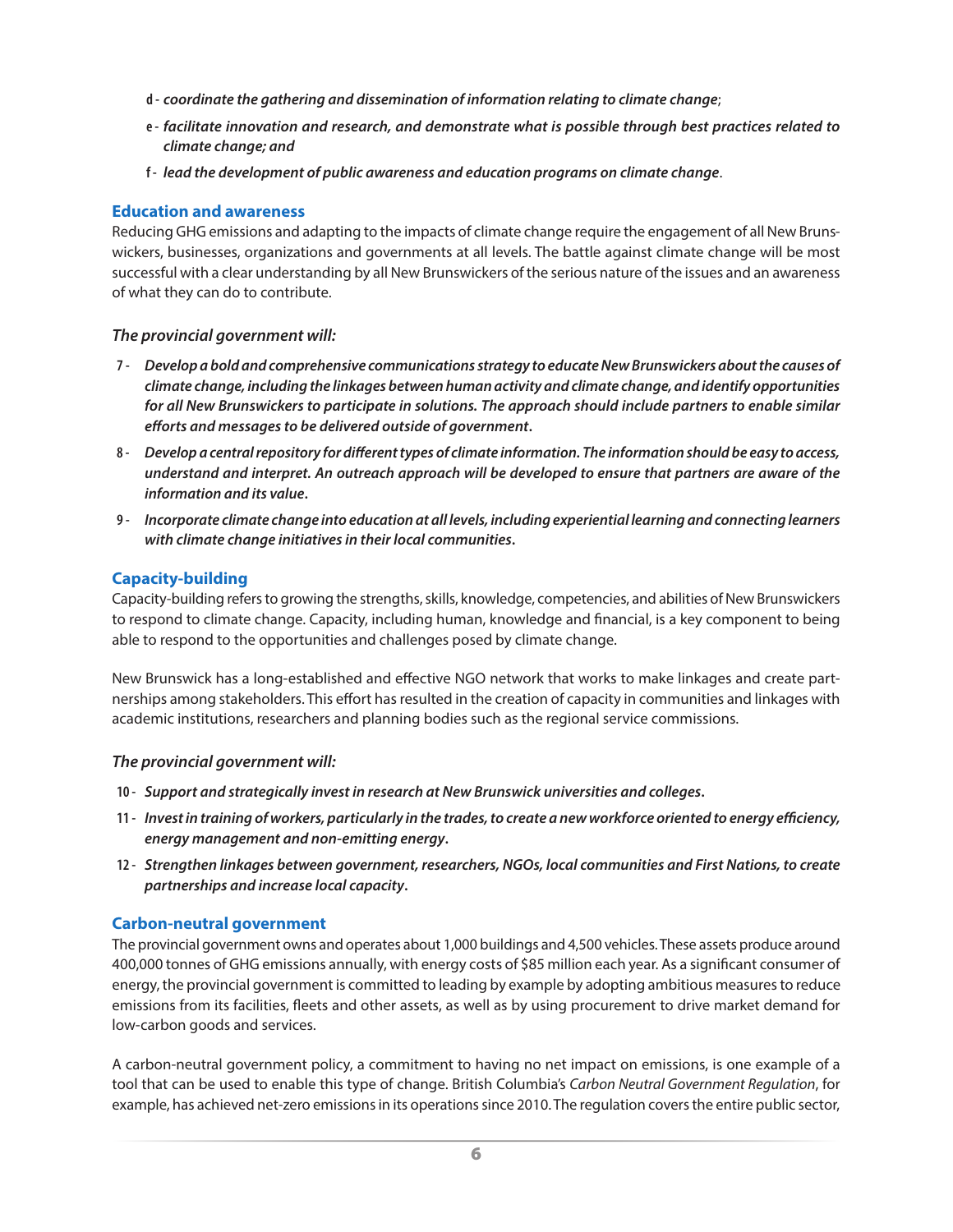<span id="page-10-0"></span>including government offices, schools, colleges and hospitals. After all energy efficiency and cleaner fuel options are implemented, achieving carbon neutrality in the New Brunswick government will require an investment in emissions reduction projects to offset any remaining emissions from others who reduce or prevent GHG emissions. An offset program will help to fund more GHG reduction projects around the province and engage a broader range of participants that contribute to achieving the province's goals.

#### *The provincial government will:*

- **13 -** *Be carbon-neutral in its operations, facilities and vehicles by 2030***.**
- **14 -** *Set up a GHG Offset program to facilitate achievement of its carbon-neutral goal***.**
- **15 -** *Encourage municipal and other public institutions to participate and make similar commitments as the provincial government***.**

#### **Provincial buildings GHG emissions**

The provincial government's Green Building Policy sets high environmental standards for the construction and refurbishment of all buildings that receive public funding. Energy audits have been completed in schools, hospitals and provincial parks across New Brunswick. Up to 50 public buildings are being considered for conversion to cleaner energy sources. Biomass and natural gas energy systems have already been installed in numerous public buildings.

#### *The provincial government will:*

- **16 -** *Strengthen its Green Building Policy to include higher performance standards regarding energy, the environment and health for design and construction of new government-owned and -funded buildings. This should serve as an example for other levels of government and the private sector***.**
- **17 -** *Improve the energy performance of all existing government-owned buildings, including offices, schools, hospitals and affordable housing.*
- **18 -** *In urban areas, and where possible elsewhere, preferentially locate public buildings in areas accessible by public transit, walking and cycling***.**
- **19 -** *Phase out the use of fuel oil for heating publicly funded buildings and replace it with low-carbon fuels such as wood pellets, natural gas, biomass and solar energy***.**
- **20 -** *Require energy performance identification (benchmarking and labelling) for all publicly funded new construction and major building renovations***.**
- **21 -** *Increase the use of structural and appearance wood products in construction, based on a favourable lifecycle evaluation, for all publicly funded new building construction and major renovations***.**

#### **Provincial transportation GHG emissions**

While the provincial government's Green Vehicle Policy contains a commitment to stringent emission standards when replacing certain vehicles and supports the purchase of fuel efficient vehicles, there is a need for a more comprehensive provincial green transportation policy that includes specific commitments and targets to reduce vehicle emissions, support alternative transportation and reduce the demand for travel.

- **22 -** *Prepare a green transportation policy that will include measures to***:**
	- **a -** *develop a government electric vehicle program relating to fleet vehicles and recharging infrastructure;*
	- **b -** *implement new fleet procurement, consistent with the Green Procurement Policy, and management systems including alternative fuel vehicles that improve fuel efficiency and lower GHG emissions; and*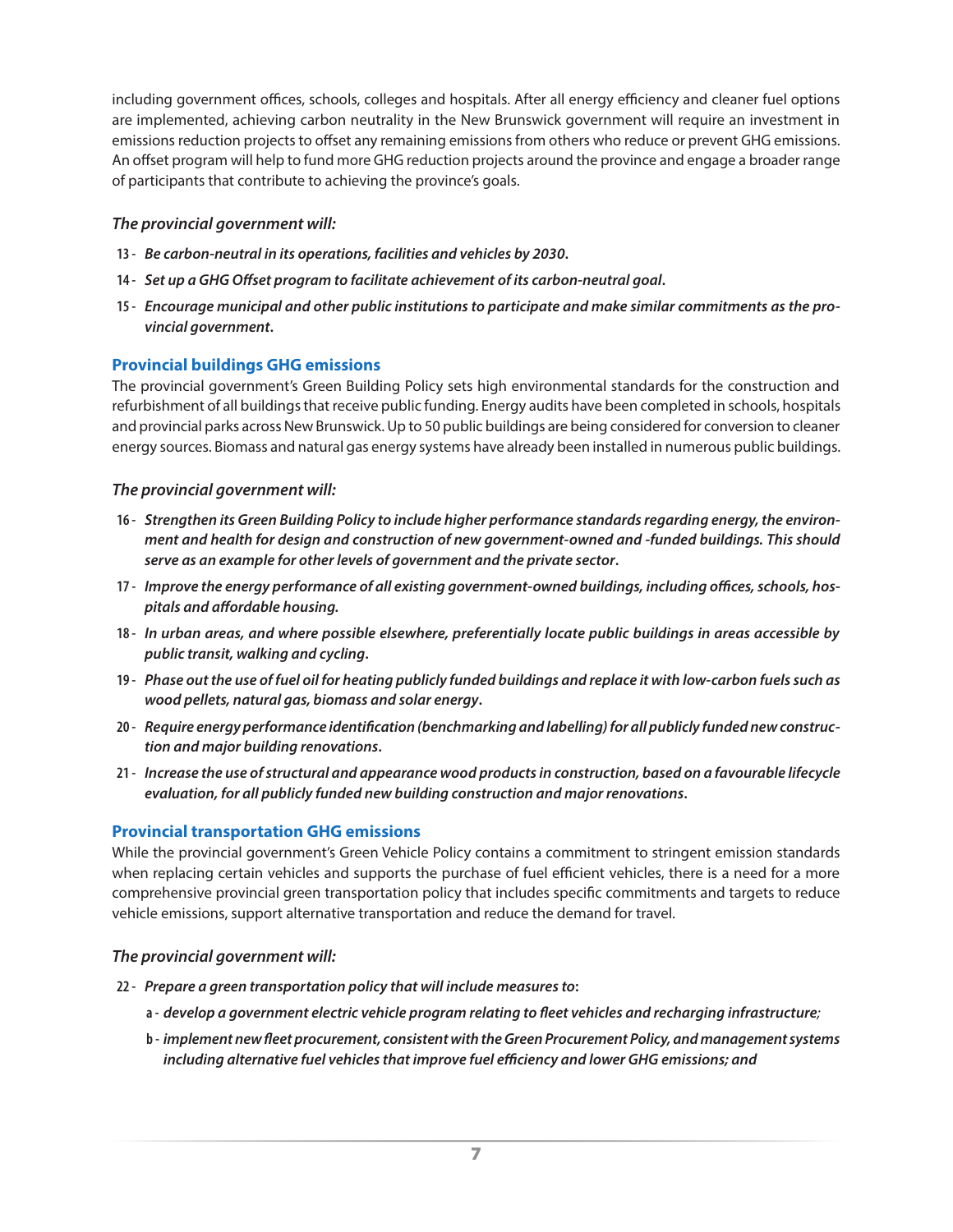<span id="page-11-0"></span>**c -** *promote a culture of minimized travel by public servants, through measures such as enhanced teleconference capabilities in government offices, alternative work arrangements, a strengthened employee travel policy and encouragement of alternative methods of commuting to work.*

#### **Low-carbon procurement**

Green and low-carbon procurement policies can achieve better value for money by fully understanding the environmental costs associated with the production, purchase, use and disposal of goods and services. The provincial government has already implemented a number of green procurement practices and is purchasing an increasing range of green products and services.

#### *The provincial government will:*

**23 -** *Prepare a green procurement policy, with a phased implementation strategy, to procure products with the lowest carbon footprint. The policy should also minimize the impact on the environment and reduce climate-related risks while still meeting the government's cost and quality requirements and respecting trade agreements***.**

#### **Inter-jurisdictional partnerships and collaboration**

Collaboration with partners continues to be an important cornerstone for successfully addressing climate change, and this is particularly important for a small province such as New Brunswick.

Examples include several inter-provincial and international collaborative arrangements such as the New England Governors and Eastern Canadian Premiers (NEG-ECP) regional action plans; the Atlantic Climate Adaptation Solutions Association (ACASA), a partnership between the Atlantic provinces; and the Gulf of Maine Council's Climate Network.

Sharing information and experiences related to climate change adaptation and GHG reduction allows New Brunswick to leverage its contributions to achieve greater results as a collective than any individual province could achieve on its own. Most climate change issues include common concerns and interests amongst jurisdictions.

Also, within New Brunswick, a wide range of collaborations are proving to be highly effective in achieving climate change objectives. Valuable partnerships with local governments, businesses, academia and non-profit organizations can continue to expand opportunities such as climate change adaptation and smart growth community planning, resulting in energy-efficient, low-carbon and climate resilient communities.

- **24 -** *Continue to engage actively with neighbouring jurisdictions through the NEG-ECP and Gulf of Maine Council in climate change plans and initiatives***.**
- **25 -** *Engage with municipalities and regional service commissions to encourage actions at the community planning and local development stages that include strategies for climate change mitigation and adaptation, smart growth and brownfield and infill development***.**
- **26 -** *Collaborate closely with the federal government in priority areas such as climate change monitoring and research, GHG regulations, access to export markets for New Brunswick's low-carbon products and technologies, and other areas of shared concern***.**
- **27 -** *Continue to collaborate closely with other Atlantic provinces under the Atlantic Climate Adaptation Solutions Association (ACASA) to share information and leverage funding opportunities related to climate change adaptation***.**
- **28 -** *Continue to participate and maintain relationships with national adaptation working groups such as Natural Resources Canada's Adaptation Platform***.**
- **29 -** *Continue to work collaboratively with industry and professional organizations to share information and best practices and facilitate the dissemination of climate change awareness programs***.**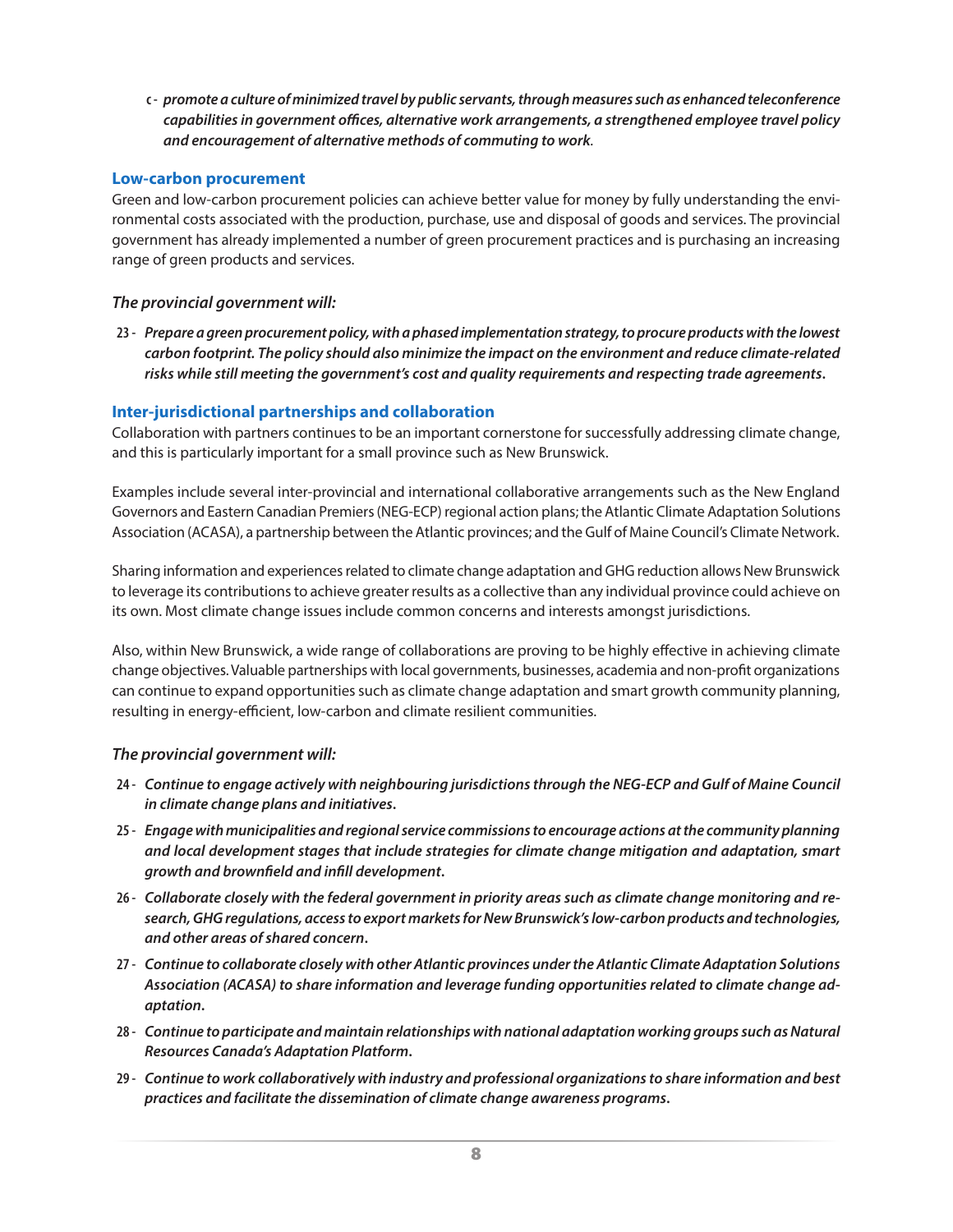### <span id="page-12-0"></span>**Collaboration with First Nation communities**

Climate change will impact the natural environment upon which First Nations communities depend. There will be changes to wildlife and plant species, traditional medicines, and waterways. This will impact the culture and way of life for many First Nations communities. First Nations communities are also among the most vulnerable to climate change due to their proximity to coastal and inland waterways. New Brunswick will work with First Nation communities to help address the challenges.

First Nation communities will benefit from the economic opportunities presented by transitioning to a low-carbon economy. Reducing GHG emissions presents opportunities for job creation and economic development across the province, as well as opportunities to enhance the efficiency and sustainability of energy use in First Nation communities.

The ideas included in this section are potential areas of collaboration with First Nations. They are a starting point, setting out New Brunswick's commitment to an ongoing dialogue and long-term engagement.

#### *The provincial government will:*

- **30 -** *Continue to engage with First Nations to support implementation of this action plan, including***:**
	- **a -** *developing working groups with First Nations representatives to address priority actions*;
	- **b -** *including First Nations representation on a climate change advisory committee*;
	- **c -** *sharing climate impact information and tools to help identify and address vulnerabilities*;
	- **d -** *supporting capacity building opportunities to grow the strengths, skills, knowledge, competencies, and abilities of First Nations communities to respond to climate change; and*
	- **e -** *supporting programs to improve the energy efficiency of homes and businesses*.

#### **GHG emissions reductions**

New Brunswick's emissions are projected to increase gradually during the next 15 years. A new, integrated approach to GHG emission reduction is required for New Brunswick to meet our climate responsibilities and maintain economic competitiveness.

New Brunswick has a small population with an economy dominated by energy-intensive and export-oriented industry. It is important that economic investments be made in reducing energy waste and making cleaner energy choices. Transitioning to a low-carbon economy is no longer just a climate issue; it is increasingly about access to export markets and being competitive in attracting new investment. New Brunswick must also be aware of the circumstances regarding our primary export destinations in the northeastern United States and new markets in Europe and other parts of the world. The federal government has joined about 40 nations and many states and regions in having implemented or committed to putting a price on carbon emissions. There is a risk that carbon-intensive New Brunswick products may be subject to market or regulatory challenges in destination jurisdictions and erode our competitiveness. We must be mindful of this risk.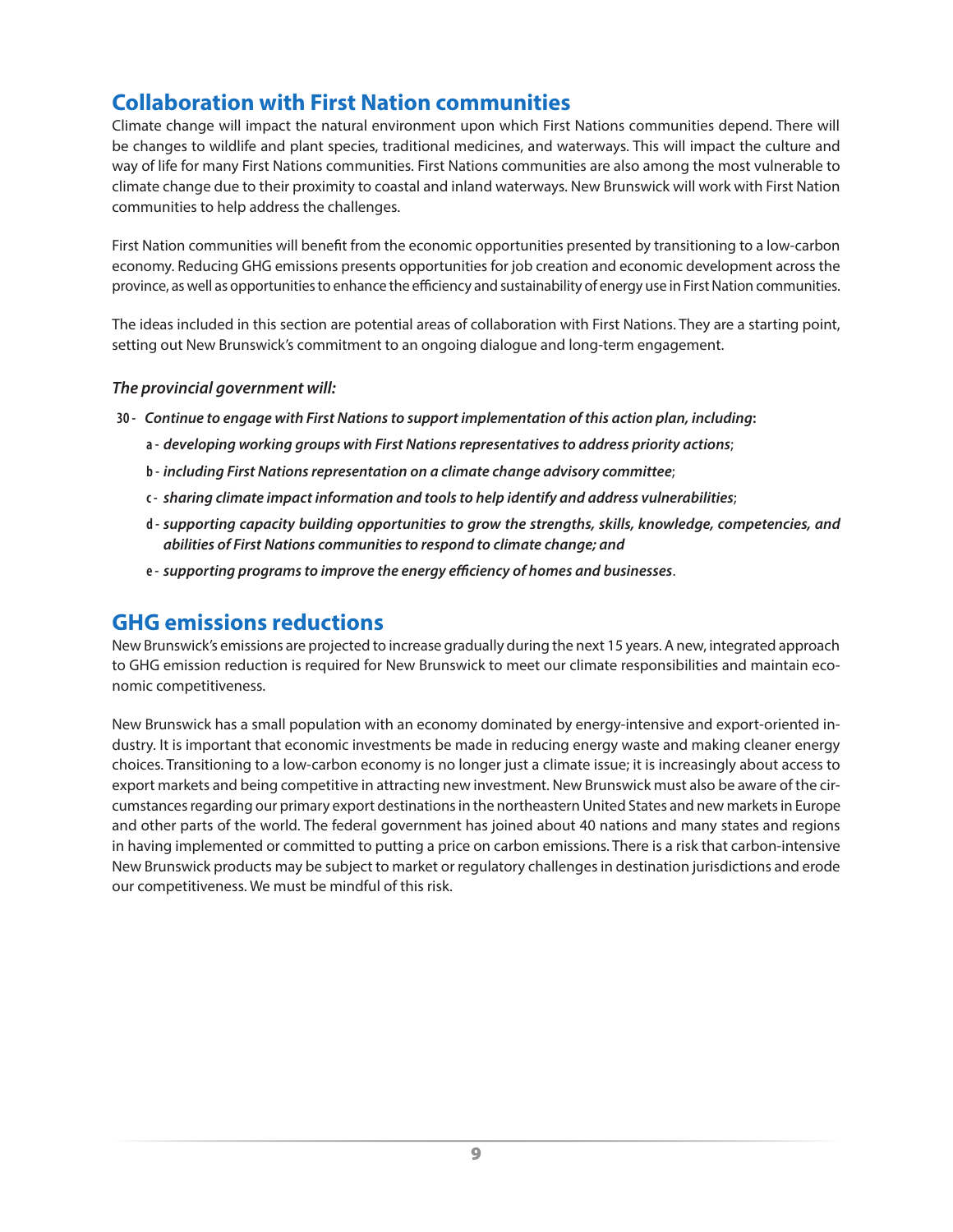#### <span id="page-13-0"></span>**This action plan supports two objectives: reducing GHG gas emissions and maintaining economic growth**.



Figure 1 illustrates the distribution of GHG emissions among the various sectors in New Brunswick. Electricity generation, industry and transportation are the three dominant contributors to provincial GHG emissions.

In developing this action plan, the provincial government carried out a review and analysis of a wide range of options to reduce GHG emissions. Consultations across government, stakeholders and other provinces were conducted and recommendations from the Select Committee on Climate Change were considered. An extensive analysis of options helped to evaluate the potential GHG emission reductions.

Figure 1: Distribution of GHG emissions in New Brunswick Source: Environment Canada

The analysis of options was used to identify several high-level policy and program initiatives for inclusion in this action plan. These initiatives

include a price on carbon emissions, clean energy and efficiency programs, renewable energy programs, reduced emissions in transportation, regulation of industry GHG emissions, reducing agricultural emissions, waste, planning for smart, low-carbon development as well as carbon sinks and offsets.

The selected initiatives have been chosen from among the best approaches that are effective in reducing GHGs while protecting and growing the economy. Further, while any single initiative can stand alone, the effectiveness of each one is increased by adoption of the full slate of initiatives due to their inter-dependent nature. For example, establishing a price on carbon emissions helps with shifting investment to lower emissions activities and also funding programs supporting energy efficiency to reduce costly waste. These actions are the best and lowest-cost options to help phase out fossil fuels in the longer term.

#### **GHG emission reduction targets**

Although New Brunswick's GHG emissions have declined in recent years, they are not projected to decline in the future under the status quo. This, along with increasingly stringent GHG reduction targets adopted by NEG-ECP and the provincial government, means that additional GHG emission reduction measures will be required.

#### *The provincial government will:*

- **31 -** *Establish specific GHG emission targets for 2020, 2030 and 2050 that reflect a total output of***:**
	- **a -** *14.8 Mt by 2020;*
	- **b -** *10.7 Mt by 2030; and*
	- **c -** *5 Mt by 2050.*

#### **Cross-sector action – A price on carbon**

It is now clear that strong action on climate change includes the commitment to establish a pricing mechanism for GHG emissions (a price on carbon). In October 2016, the federal government announced its intention to establish a price on carbon emissions of \$10 per tonne in 2018, rising to \$50 per tonne by 2022. Provinces and territories will have a choice in how they implement this pricing. Should any province or territory not establish a price on carbon by 2018, the federal government will implement a price in that jurisdiction.

When Ontario implements its cap-and-trade program, 85 per cent of Canadians will be paying a price on carbon. All of the northeastern United States already have a price on carbon emissions. This measure will stimulate investment in GHG emission reductions but is insufficient on its own to meet emissions reduction targets. That is why, in addition to carbon pricing, programs that provide advice and incentives for energy saving and clean energy are needed. Revenue generated from carbon pricing will be used to help support these new and expanded programs in the future.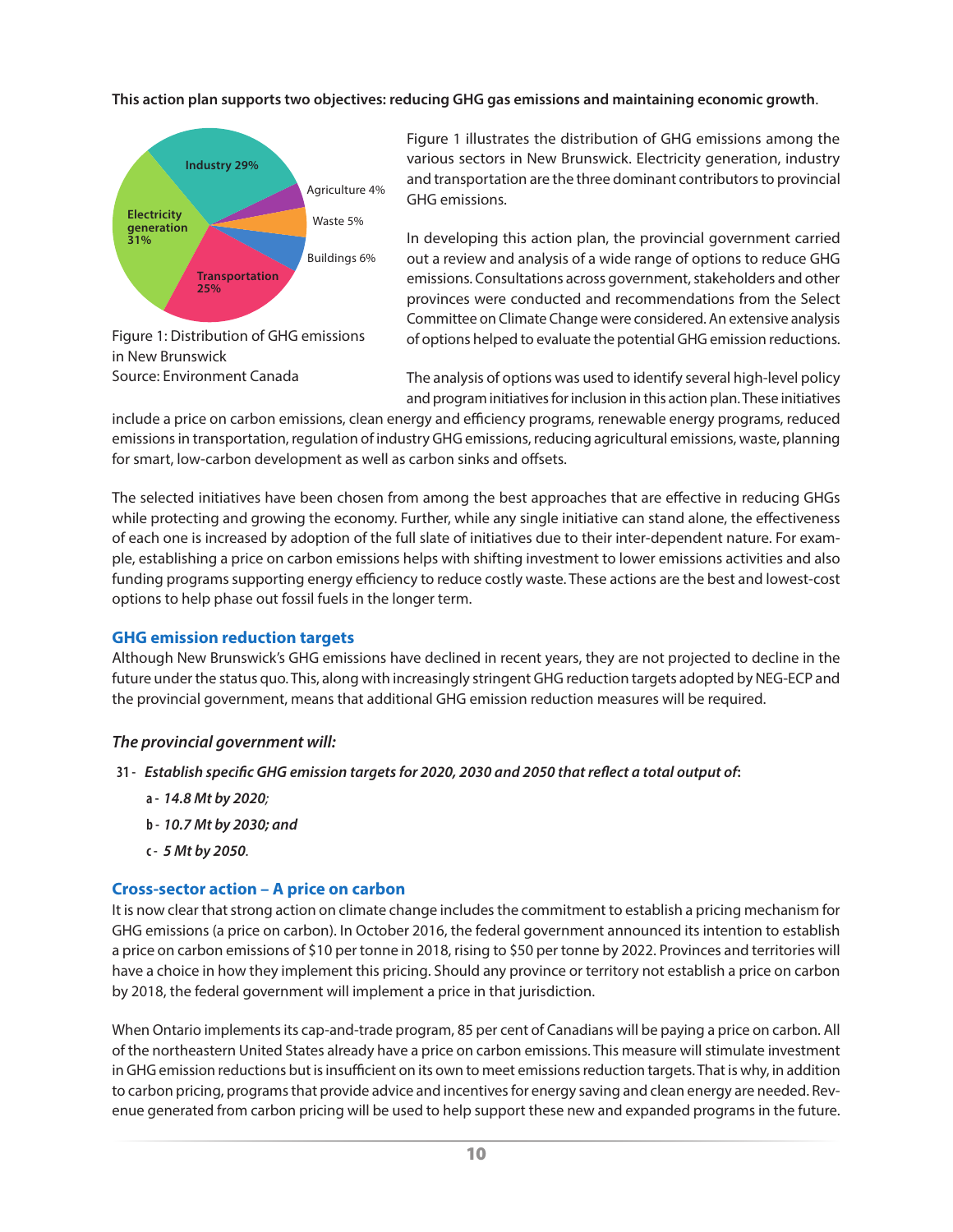#### <span id="page-14-0"></span>*The provincial government will:*

**32 -** *Implement a made-in-New Brunswick carbon pricing mechanism that addresses the requirements of the federal government for implementing a price on carbon emissions by 2018 and at the same time recognizes New Brunswick's unique economic and social circumstances. The provincial government will take into consideration impacts on low-income families, trade-exposed and energy-intensive industries, and consumers and businesses, when developing the specific mechanisms and implementation details, including how to reinvest proceeds. Any carbon pricing policy will strive to maintain competitiveness and minimize carbon leakage (i.e., investments moving to other jurisdictions). Proceeds from carbon emissions pricing will be directed to a dedicated climate change fund***.**

#### **Clean energy and efficiency programs**

As 92 per cent of emissions in New Brunswick are from energy use, there are essentially two dominant ways to reduce GHG emissions: reducing energy consumption and switching to cleaner fuels. There are initiatives, currently being implemented in leading jurisdictions, which achieve this while increasing investments in their local economies and creating jobs. Studies and experience show positive economic outcomes related to this approach.

The potential for energy efficiency in homes, businesses and transportation in New Brunswick is substantial. Leading jurisdictions are achieving efficiency gains by reducing energy waste by 1.5 per cent to 1.75 per cent per year through energy efficiency programs. This crosses all fuels and all sectors. In electricity alone, which is about 30 per cent of energy use in New Brunswick, the energy efficiency potential in electricity has been estimated by NB Power to be equivalent to more than 600 MW. A broader and more aggressive suite of energy efficiency and clean energy programs will reduce reliance on fossil fuelled electricity generation.

Energy we do not use is free of cost and emissions. Through eliminating waste of energy through efficiency measures, we can significantly reduce demand. Investments made within the province in energy efficiency are an attractive alternative to buying imported energy. The provincial government recognizes the significant untapped potential to improve New Brunswick's energy efficiency, thereby reducing GHG emissions and energy costs.

#### *The provincial government will:*

#### **33 -** *Mandate energy efficiency delivery agents to provide energy efficiency initiatives with***:**

- **a -** *clear performance-based targets for program-delivery services, in line with potential for efficiency gains in New Brunswick and performance levels in leading jurisdictions; i.e., in the range of 1.5 per cent to 1.75 per cent of sales per year;*
- **b -** *sustained funding, including financial incentives and financing mechanisms, to support enhanced progressive long-term programs;*
- **c -** *expanded capacity and programs to support low-income New Brunswickers;*
- **d -** *active promotion and recruitment of participants to enhance program uptake;*
- **e -** *training for building contractors through partnerships with the New Brunswick Home Builders' Association and other stakeholders;*
- **f -** *coverage of all sectors (i.e., transportation, industry, commercial, residential) and all fuels;*
- **g -** *the scope to include distributed clean energy options such as solar, wind and bio-energy;*
- **h -** *performance auditing and reporting periodically; and*
- **i -** *legislative and regulatory authority to enable energy efficiency delivery agents to meet the above conditions.*
- **34 -** *Increase spending on energy efficiency in the capital budget by 50%.*
- **35 -** *If viable, use the Property-Assessed Clean Energy (PACE) Program in New Brunswick as a means of financing for private property owners to implement energy efficiency and renewable energy improvements***.**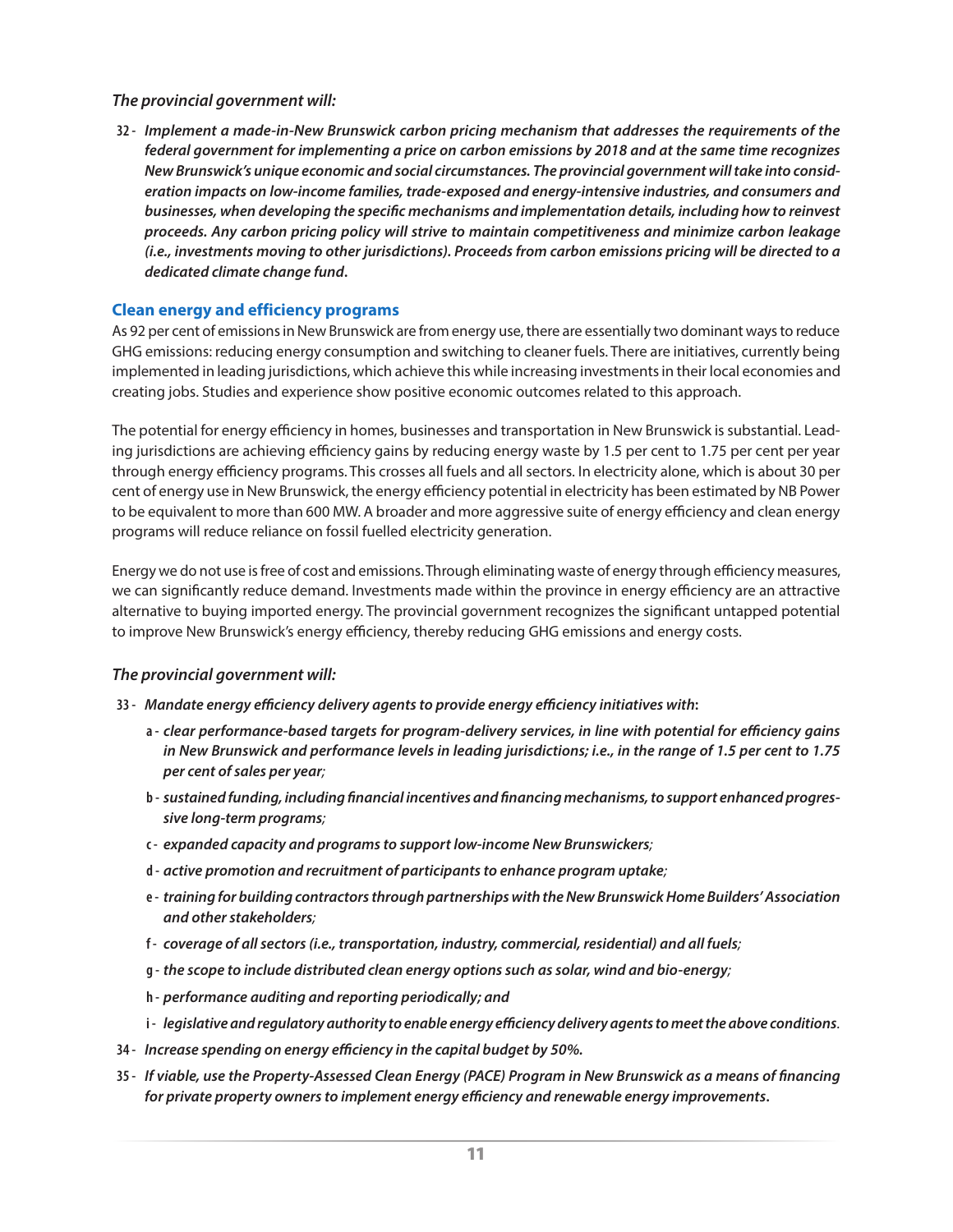- <span id="page-15-0"></span>**36 -** *Urge the federal government to***:**
	- **a -** *improve energy efficiency through revisions to the building standards for First Nations housing; and*
	- **b -** *agree to add energy efficiency as a component of social housing agreements.*
- **37 -** *Continue to encourage innovation such as smart grid technologies to facilitate additional efficiency gains in electricity service in the mid to long-term***.**
- **38 -** *Within a time frame that respects New Brunswick's circumstances and takes into account training in the building industry to ensure adequate compliance, adopt the latest* **National Energy Code of Canada for Buildings** *and* **National Building Code.**
- **39 -** *If viable, require energy labelling for all new building construction, both residential and commercial***.**

#### **Renewable and low-emission energy**

New Brunswick is endowed with a wealth of renewable energy sources (hydro, biomass, wind and solar), which offer an array of local benefits for sustainable economic development, including lower GHG emissions. For example, the use of domestic wood-based biomass, such as wood pellets, offers economic development opportunities and provides an affordable low-emission alternative to oil and electric heating.

Much of the province's electricity already comes from renewable or emissions-free sources. The 2011 energy policy increased the commitment of the provincial government by setting a target of meeting 75 per cent of electricity demand with renewable or emissions-free sources by 2020.

#### *The provincial government will:*

- **40 -** *Work with the federal government, our neighbouring provinces, local stakeholders and the electric utility toward eliminating coal-fueled electricity generation as quickly as possible. If adequate support can be found to minimize impacts on energy costs and the local economy, eliminate coal by 2030. Alternatively, phase out coal by the status quo date of 2040 with interim emission reductions aligned with new federal regulations.*
- **41 -** *GHG emissions from electricity generation in the province will be regulated in alignment with provincial emissions targets***.**
- **42 -** *Support the uptake of increased renewables for both electricity generation and residential/business heating in New Brunswick, through financial incentives, policy and legislation***.**
- **43 -** *Investigate and remove existing barriers to achieving greater implementation of renewable power generation, distributed energy generation, and net metering***.**
- **44 -** *Review the outcomes of the small-scale community renewable energy program upon completion and expand or modify the program accordingly***.**
- **45 -** *Work with the federal government to address the barriers to using registered retirement savings plan investments to support community economic development corporations with their renewable energy projects***.**

#### **Reduced GHG emissions from transportation**

Transportation contributes about 30 per cent of all GHG emissions in the province. To reduce these emissions, initiatives are needed in three areas:

- vehicle choices:
- vehicle fuels; and
- transportation modes (road, rail, marine and pipelines).

The availability and popularity of electric vehicles and hybrids are growing rapidly. They produce lower GHG emissions and air pollution than traditional internal combustion engines. As the province's electricity is increasingly sourced from low-emission or non-emitting sources, the environmental benefits of switching to electric vehicles can be significant.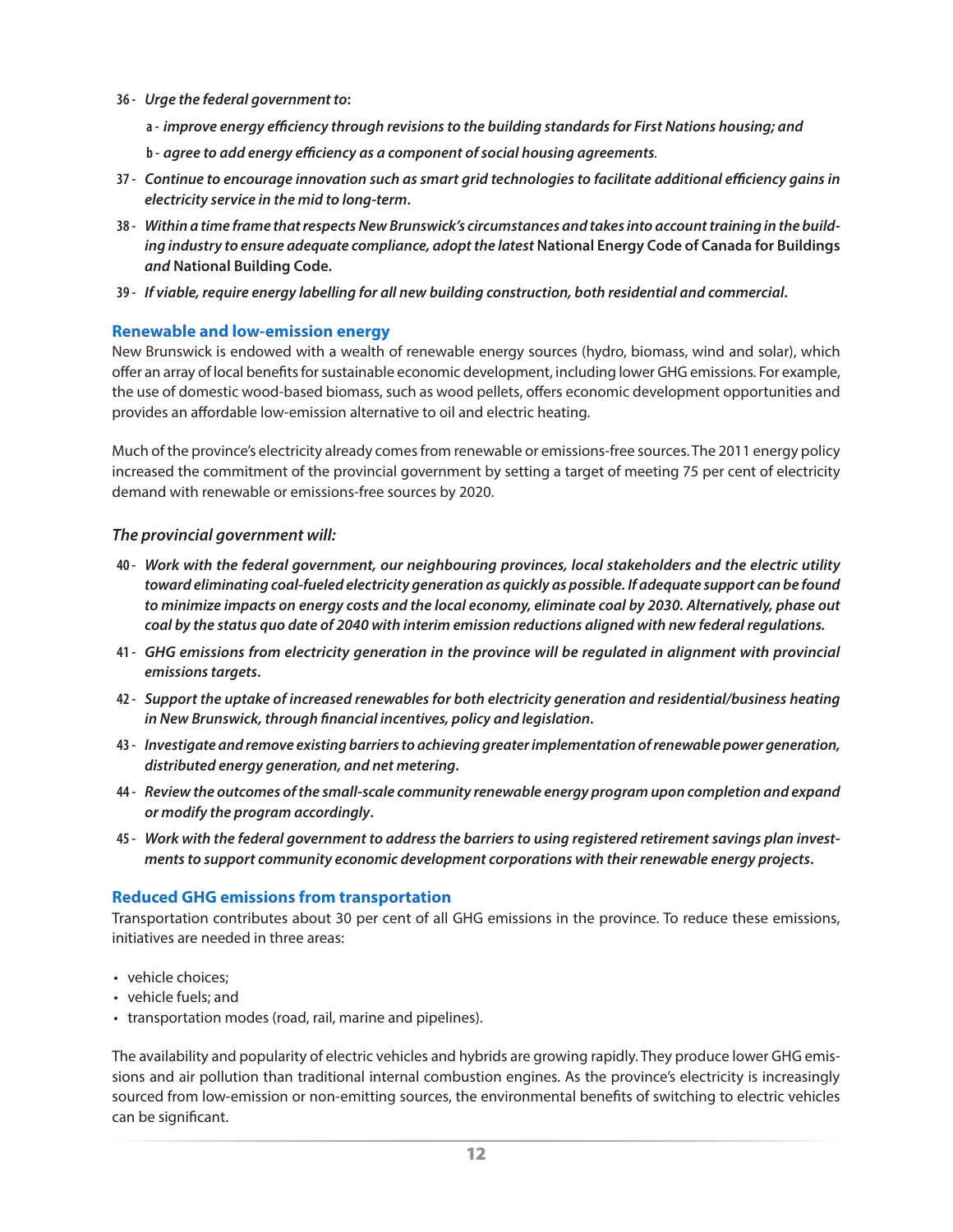<span id="page-16-0"></span>Emissions from freight movement can also be improved through the use of alternative fuels, aerodynamic treatment to trucks and engine design advancements. Shifting the mode of transportation can reduce energy use and emissions such as shifting from rail to pipelines. Better access to clean alternative transportation such as public transit, ride-sharing and bicycling reduces transportation emissions, offers affordable options and demonstrates improvements in community design.

#### *The provincial government will:*

- **46 -** *Work to have 2,500 electric vehicles***<sup>4</sup>** *on the road in New Brunswick by 2020 and 20,000 by 2030***.**
- **47 -** *Implement an electric vehicle strategy that specifies the required incentives, regulations, policies, programs and charging infrastructure to achieve the above-mentioned targets for electric vehicles***.**
- **48 -** *Work with industry, shippers and other stakeholders to identify opportunities and partnerships to facilitate multi-modal transportation (road, rail, marine and pipelines) aimed at improving efficiencies (e.g., logistics) and reducing GHG emissions***.**
- **49 -** *Work with freight trucking partners to improve the fuel efficiency of freight trucks by installing proven fuel-saving devices such as aerodynamic features and new engine technologies while addressing regulatory barr***iers** *to implementation; piloting the use of alternative fuels such as natural gas will also be considered***.**
- **50 -** *Collaborate with municipal and local governments to expand cleaner alternative transportation options such as electric vehicles, public transit, carpooling, ride-sharing, bicycling and walking***.**
- **51 -** *Advance public transportation planning at the regional level to allow for route integration and improvements in access***.**

#### **Regulation of industry emissions**

The provincial government is already implementing a regulated requirement for large industry to report its GHG emissions and to submit GHG management plans. The next step is to set emission limits for large industry and to require medium-sized industries to begin reporting and managing their emissions.

#### *The provincial government will:*

- **52 -** *Extend the reporting requirements to facilities that emit at least 10,000 tonnes of GHG emissions per year and management requirements to facilities that emit at least 25,000 tonnes of GHG emissions per year, by the end of 2017, respectively, and work with industry to ensure a smooth transition***.**
- **53 -** *Set emissions limits on the largest industrial emitters in consultation with relevant stakeholders, the federal government and other provinces to ensure that the measures are effective in reducing GHG emissions and are fair and equitable***.**
- **54 -** *Extend the requirement of Greenhouse Gas Management Plans for Industrial Emitters in New Brunswick (2015) to include the preparation of an energy management plan, in keeping with the Operating Approval condition, pursuant to the Air Quality Regulation of the* **Clean Air Act.**

#### **Reduced GHG emissions from waste**

GHG emissions from the waste management sector in New Brunswick represent about five per cent of the province's total GHG emissions. There are three basic ways to reduce emissions from waste:

- waste prevention (such as packaging and food waste);
- diversion of organics and recyclable material from landfills;
- capture and reuse emissions from waste such as landfill gas.

<sup>4</sup> Electric vehicles include plug-in electric passenger, fleet (such as taxies) and commercial (such as delivery) vehicles.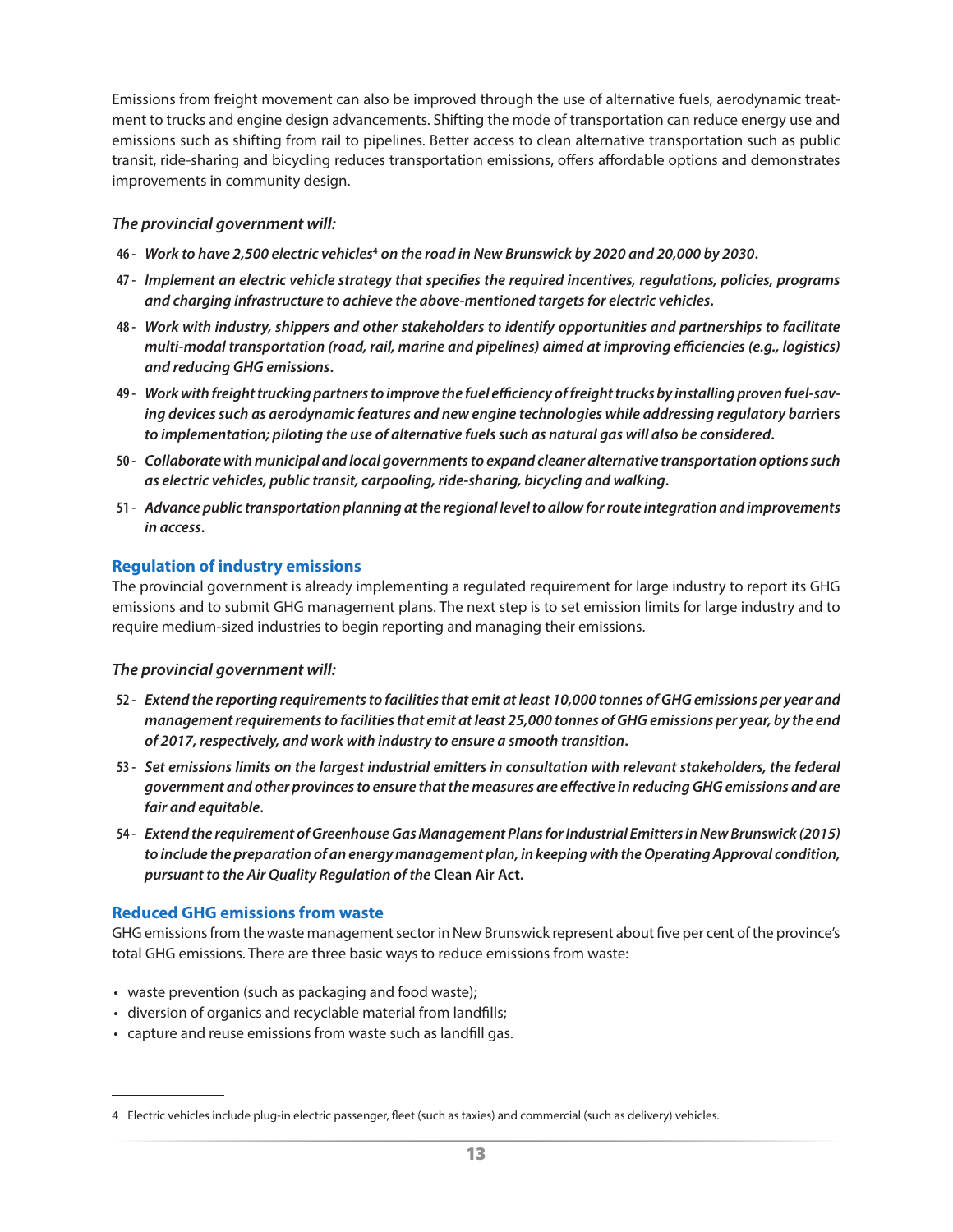<span id="page-17-0"></span>These measures could have significant impacts across multiple sectors, both within and outside New Brunswick, at relatively low costs, as they would reduce demand for raw materials, emissions from transporting and processing these inputs, as well as emissions from landfills. While all six of New Brunswick's active regional landfills are either equipped with landfill gas management systems or are in the process of having them installed, there remain additional opportunities for GHG emission reductions in the form of waste prevention and the diversion of organics and recyclable materials from landfills.

#### *The provincial government will:*

- **55 -** *Require all regional service commissions to increase the diversion of organic waste and recyclable materials from disposal***.**
- **56 -** *Support further improvements in regional solid waste landfill gas capture***.**

#### **Reduced emissions from agriculture**

The agriculture sector is an essential part of New Brunswick's economy and creates four per cent of its annual GHG emissions. Farmers are currently increasing their environmental awareness, including the subject of climate change, through their voluntary involvement in the Environmental Farm Plan (EFP). The EFP addresses things such as energy efficiency, management of livestock facilities, manure storage and handling, pasture management, soil management and nutrient management. Upcoming revisions to the EFP are expected to include an increased focus on climate change mitigation and adaptation. Reasonable steps can be taken to help farmers mitigate the impact of their operations through beneficial farm management practices. Many of these Best Management Practices have a side benefit, not necessarily known to the farmer, of reducing GHG emissions. For example, implementation of a nutrient management plan and installation of subsurface drainage will both reduce nitrous oxide emissions and good genetic selection to improve feed efficiency will help to reduce methane production from beef cattle. By looking at opportunities at the farm level, farmers will be able to improve efficiencies and reduce their impacts on the environment.

#### *The provincial government will:*

**57 -** *Work with the federal government to promote the adoption of beneficial farm management practices that mitigate GHGs, including program funding and incentives where appropriate***.**

#### **Carbon sinks and offsets**

A carbon sink is anything that absorbs more carbon than it releases and can be a natural or artificial system. Increasing carbon sinks can be an important method of mitigating climate change by keeping some GHGs out of the atmosphere and offsetting emission reductions elsewhere. Land-use management decisions applied to forests and agricultural land can increase carbon storage by implementing measures such as conservation tillage, conversion of marginal agricultural lands back to forests, forest restoration and urban forestry.

There are two types of markets for carbon offsets: voluntary markets and regulated markets. In voluntary markets, specific protocols are generally less stringent on how the forest is managed or how the offsets are administered over time as compared to regulated markets. Regulated carbon markets are ones where more detailed and stringent protocols are in place to dictate how forests are required to be managed. Offsets sold into a regulated market tend to receive a higher price than voluntary offsets. Having a cap and trade system is not a requirement for selling carbon offsets.

- **58 -** *Continue to encourage opportunities for increasing forest and agricultural carbon sinks, as part of the development and promotion of sustainable forest programs and beneficial management practices in agriculture***.**
- **59 -** *Encourage the expansion, restoration, preservation and management of green buffers and urban forests***.**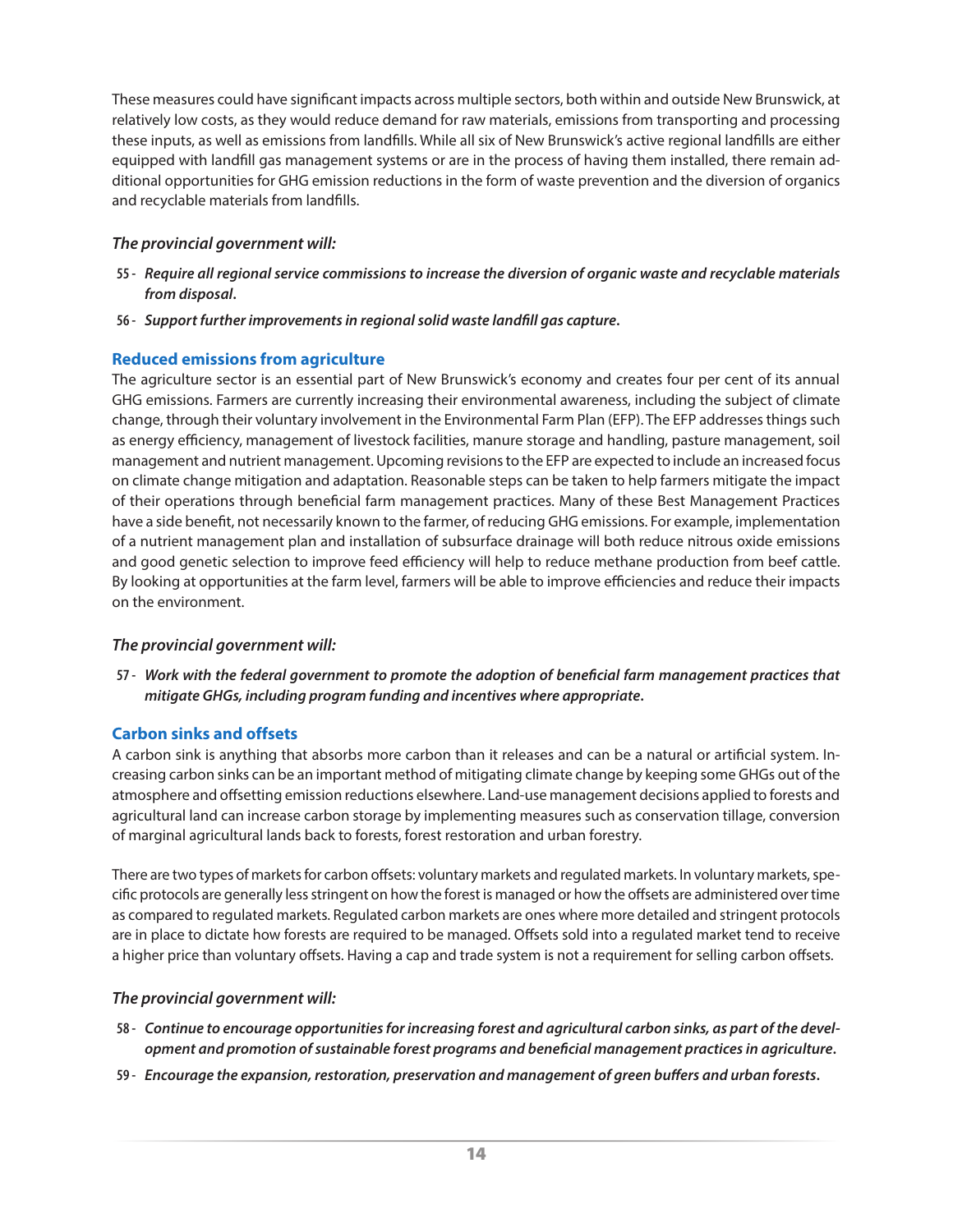- <span id="page-18-0"></span>**60 -** *Explore the opportunity for participation in carbon offset markets (voluntary and regulated) as a means to capture GHG emissions and economic opportunities for New Brunswickers, in accordance with accepted offset project design, measurement and verification protocols***.**
- **61 -** *Encourage the use of wood products (a renewable construction material that sequesters carbon for the longterm) in construction, including through building codes, standards and procurement policies***.**

#### **Planning for smart, low-carbon development**

Land-use planning can support the transition to a low-carbon economy by reducing GHG emissions in communities through smart growth oriented development patterns, and through tree plantings, green roofs and permeable surfaces. Urban form and spatial planning measures can also largely drive transportation emissions reductions and may also facilitate improvements to new building efficiency by driving more compact design. How we design our communities can also have a large impact on public health by promoting healthy built environments, healthy lifestyles and sustainable communities.

#### *The provincial government will:*

- **62 -** *Encourage community and regional land-use planning practices that incorporate energy efficiency, energy conservation, carbon sequestration, reduced emissions, support healthy built environments and which incorporate and encourage communities to improve the availability and accessibility of safe alternative forms of transportation such as walking, cycling and public transit***.**
- **63 -** *Provide incentives to promote smart growth (natural infrastructure, green buildings, low-impact developments) and sustainable community design***.**
- **64 -** *Incorporate GHG emission reduction considerations into lifecycle assessments of infrastructure projects***.**
- **65 -** *Include in the upcoming modernization to the* **Community Planning Act** *and* **Municipalities Act,** *the ability to respond to the needs of local governments and their priorities for mitigation***.**

### **Adaptation to the impacts of climate change**

GHG emissions remain in the atmosphere for many years. As a result, the trends in climate change can be expected to continue even with a targeted decline in GHG emissions. Early adaptation to climate change impacts is critical in avoiding much higher costs related to human health and safety, damage to communities and infrastructures and changes in natural resources.

Climate resilience is the ability to survive and flourish in the face of a changing climate. Climate change adaptation is a key means to achieving climate resilience, and is about making informed forward-looking decisions considering future climate conditions.

Examples of adaptation:

- trimming trees to avoid damage to power lines from ice and wind storms;
- protecting or moving buildings to avoid flood damage; and
- improving drainage systems in communities to handle extreme rainfall events.

A changing climate presents both risks and opportunities for New Brunswick's communities and resource sectors. In order to reduce the risks and take advantage of the opportunities, we must fully understand the challenges posed by a changing climate and present realistic approaches to addressing them. Adaptation will help to maintain and enhance our province's economic competitiveness, the well-being of New Brunswickers and resilience of communities.

Climate risks and adaptation planning can be comprehensively incorporated into provincial decision-making; however, while the provincial government has an important role to play in building New Brunswick's resilience to climate change, many of the most important decisions will be made at the local level. Community planners, prop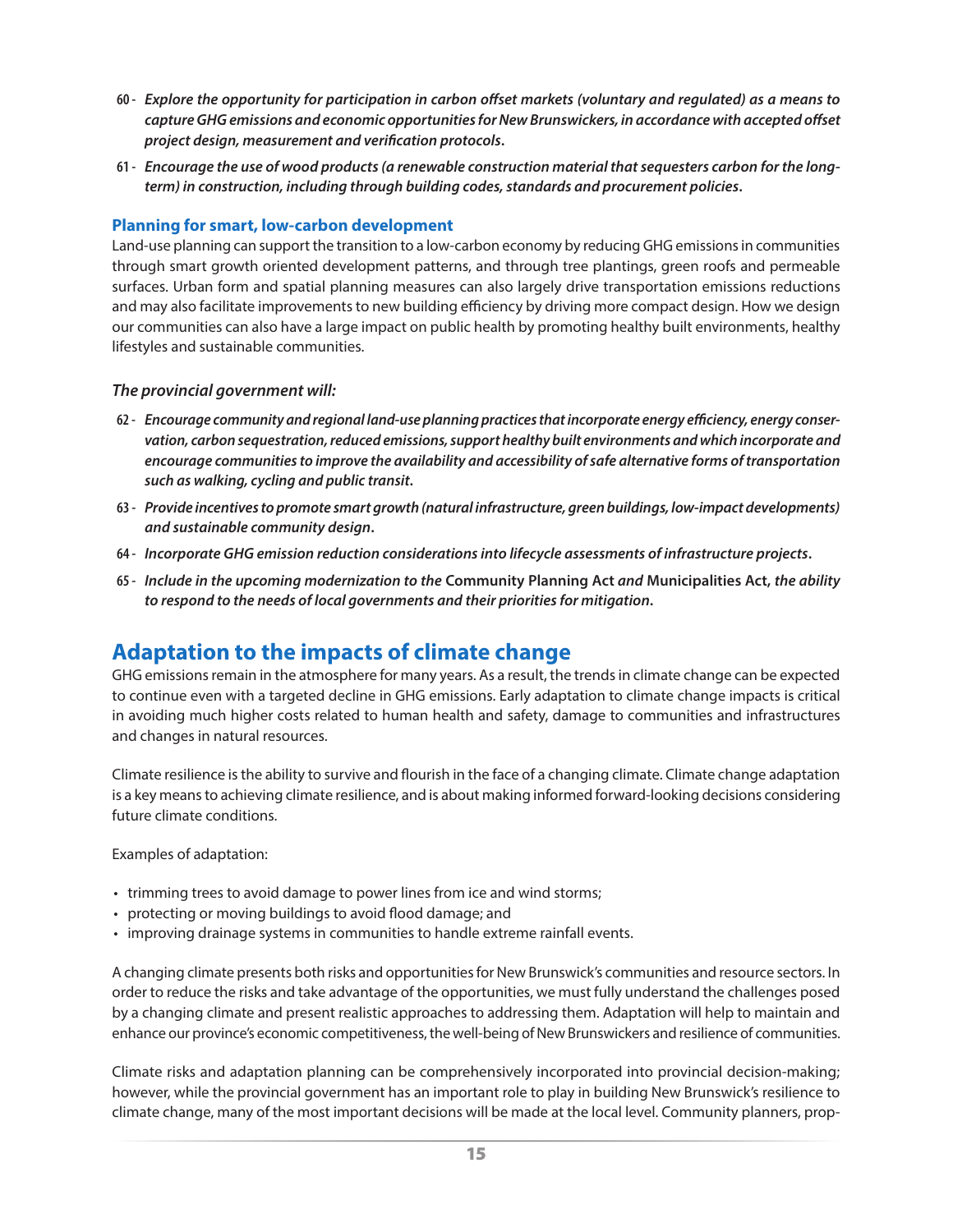<span id="page-19-0"></span>erty owners, local governments, First Nations, infrastructure owners, businesses, community and environmental groups, and resource managers all need important climate and adaptation information and tools for guidance.

#### **Understand climate change impacts**

Measuring climate change and the impacts in New Brunswick as well as projecting future trends are essential to building resilience in our communities, provincial infrastructures and managing our natural resources. Buildings, roads and bridges, power lines, communications systems and drainage systems all need to be designed and built to withstand future climate conditions. Management of forests, agricultural lands and other resources requires reliable climate information.

Critical to this is a robust system of monitoring and information gathering of reliable data. For example, it is important to understand the causes, frequency, severity and consequences of flooding due to the increasing risk of high water levels and erosion along coasts and rivers.

#### *The provincial government will:*

- **66 -** *Strengthen research capabilities into the impacts of climate change by identifying research priorities, developing a research network and encouraging greater collaboration and sharing of information across partners (e.g., academic institutions, other jurisdictions, federal government, NGOs***).**
- **67 -** *Develop a more coordinated approach to tracking changes in the physical environment, (e.g., temperature, precipitation, sea levels and migration of pests and invasive species) in collaboration with other partners to be used in future climate modelling***.**
- **68 -** *Acquire the most up-to-date predictive climate change information for all parts of the province and ensure the modelling capacity exists to support decision-making***.**
- **69 -** *Acquire, and make available publicly, LiDAR data for mapping land elevations to be used across all sectors in planning for future climate conditions, especially for flood risk mapping and coastal erosion***.**
- **70 -** *Support the development of analytical and educational tools to help communities, infrastructure owners (roads, power lines, etc.) and the natural resources sector identify their vulnerabilities and take action to adapt***.**

#### **Build climate-resilient infrastructure**

Infrastructure plays a critical role in social, economic, and ecological well-being. It provides essential services to communities and businesses, including water, power, agriculture, hospitals and other health care facilities, schools, transportation networks, telecommunications, and protection from the elements. Climate change impacts can contribute to road, bridge, port, rail, and airport disruptions, and increased costs for infrastructure repair and maintenance. These disruptions in productivity, critical trade infrastructure, electricity generation, and supply chains would have far-reaching consequences for many economic sectors, services to consumers and businesses.

There is a strong case to be made for incorporating climate change considerations into all infrastructure decision-making. Significant dollars are spent annually on new and existing infrastructure by all governments and the private sector. Making these substantial, long-lived, investments resilient to climate change impacts saves costs in the long-term and provides opportunities for the implementation of innovative approaches. This includes consideration of different types of infrastructure (e.g., hard versus natural), as well as the design, location, operation, maintenance and decommissioning of infrastructure assets.

- **71 -** *Promote and use natural infrastructure (e.g., forests, wetlands, salt marshes, floodplains) as an important tool to buffer against climate change impacts***.**
- **72 -** *Ensure that the impacts of climate change and extreme weather are considered in all infrastructure decisions and the lifecycle assessment of all infrastructure projects (design, construction, operation, and maintenance***).**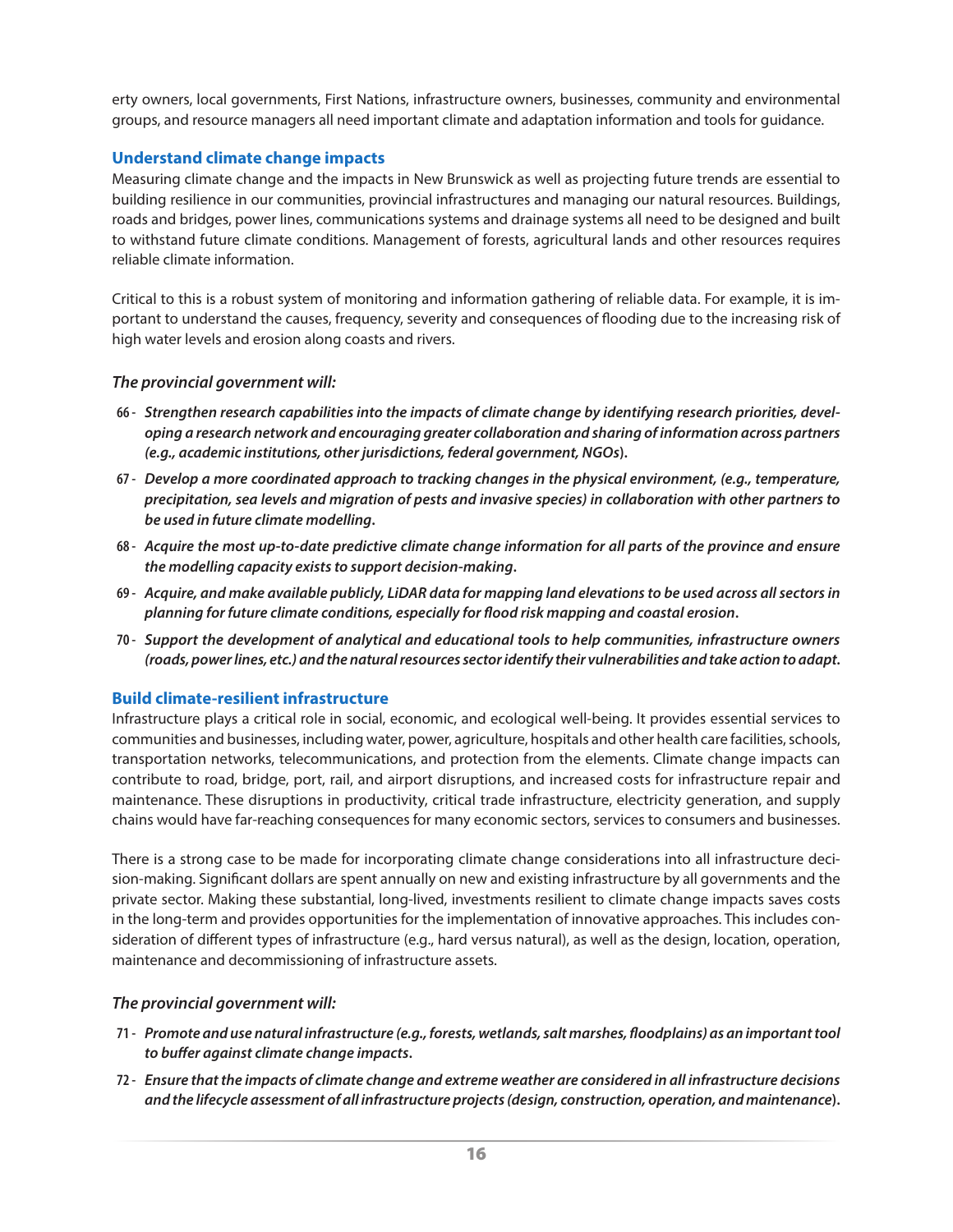- <span id="page-20-0"></span>**73 -** *Work with the provincial infrastructure owners (e.g., Department of Transportation and Infrastructure, NB Power, Bell Aliant) to ensure that climate change adaptation plans are completed for all critical infrastructure by 2020***.**
- **74 -** *Work with municipalities to evaluate vulnerabilities of critical infrastructures (e.g., drinking water supplies and sewage treatment systems) and ensure they are resilient to climate change impacts***.**
- **75 -** *Develop guidelines for the consideration of climate change in infrastructure decision-making***.**

#### **Support community adaptation planning**

Adaptation at the community level means embarking on a systematic review of the predicted nature and scale of impacts to the community and their resultant vulnerabilities (e.g., potential flooding of a main street blocking access to a hospital). These can then be listed and ranked in order of priority according to the level of risk they represent. Solutions can then be identified in an adaptation plan.

Various actors in New Brunswick are already engaged in community adaptation planning. These early adopters have developed nodes of expertise and their experiences can be shared with others. NGOs play a critical role in New Brunswick in helping to guide communities through the adaptation planning process. Although there has been an increase in the number of communities that are engaged in adaptation planning, there is still significant work to be done to ensure that all communities are considering the impacts of future climate conditions and developing plans to address them.

#### *The provincial government will:*

- **76 -** *Ensure NGOs and local community partners are supported so they can continue to guide communities through the adaptation planning process***.**
- **77 -** *Phase-in the mandatory preparation and implementation of climate change adaptation plans for local and municipal governments that apply for provincial infrastructure funding. Provide capacity-building support to enable this action and develop guidelines to assist in the preparation of the required adaptation plans***.**
- **78 -** *Conduct climate change adaptation planning at a regional scale and empower regional service commissions to coordinate this exercise***.**
- **79 -** *Include in the upcoming modernization to the* **Community Planning Act** *and* **Municipalities Act,** *the ability to respond to the needs of local governments and their priorities for adaptation***.**
- **80 -** *Implement statements of provincial interest under the* **Community Planning Act** *to establish province-wide standards and requirements for responding to climate change at the community level, such as flood risk reduction***.**
- **81 -** *Collaborate with the cities to ensure that climate change vulnerability assessments and adaptation plans are completed by 2020***.**
- **82 -** *Collaborate with the municipalities and regional service commissions to ensure that climate change vulnerability assessments and adaptation plans are completed for our highest risk municipalities by 2020***.**

#### **Adapt natural resources and agriculture**

New Brunswickers rely heavily on natural resources such as trees, water, land, fish and wildlife and our agricultural resources – all of which are influenced by climate. Our economy is therefore particularly vulnerable to climate change.

There is increasing recognition of the value of natural infrastructure such as wetlands, floodplains, dunes, forested areas and natural buffers, in protecting communities and critical infrastructure in high risk areas such as along coastlines and in floodplains.

#### *The provincial government will:*

**83 -** *Incorporate climate change knowledge into Crown land operating plans, silviculture planning and all forest management plans***.**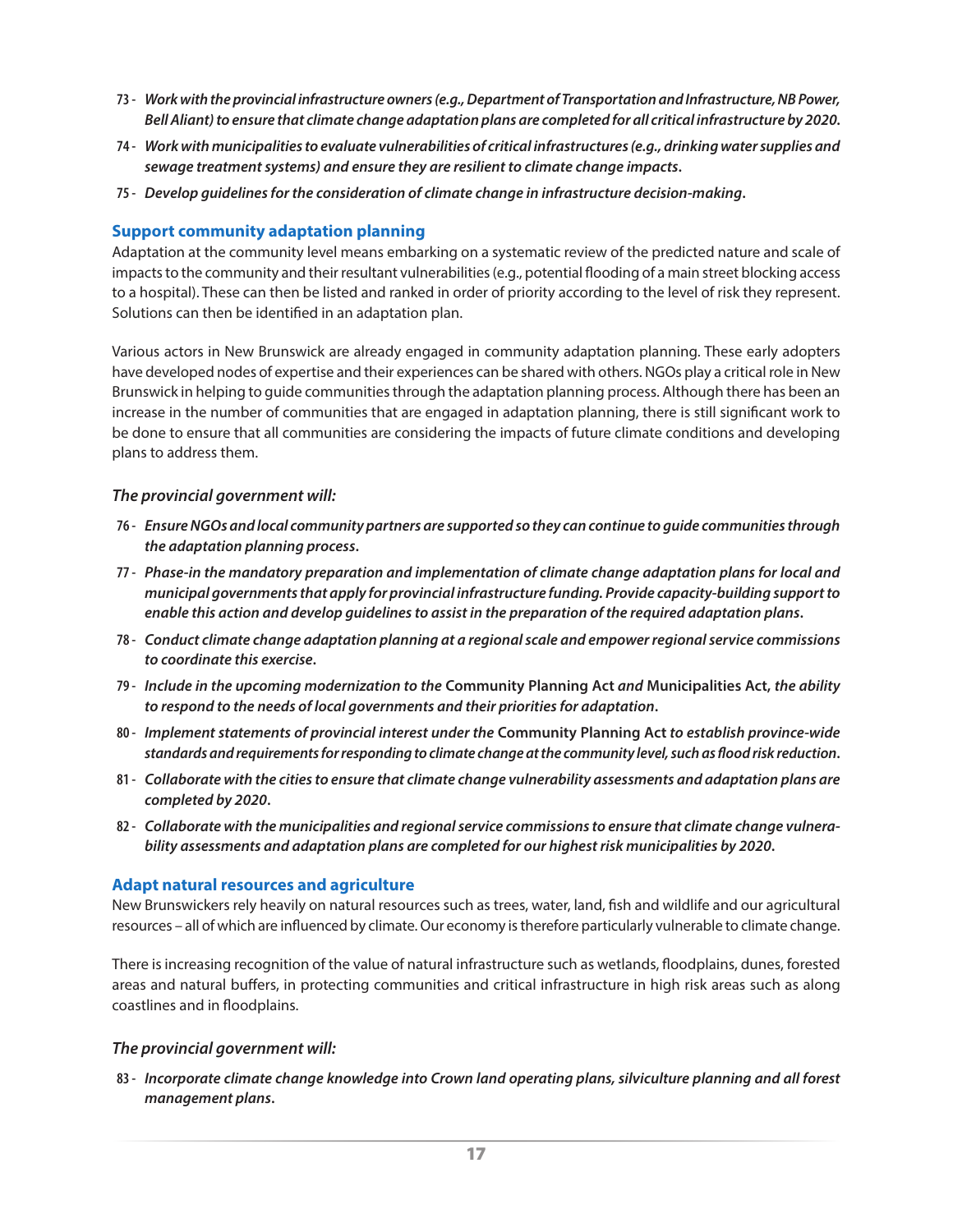- <span id="page-21-0"></span>**84 -** *Work with natural resources managers to ensure that climate change adaptation plans are completed by 2022 to address major climate threats***.**
- **85 -** *Support research into the impacts of climate change on agriculture and examine new crop and market opportunities as a result of changing growing conditions***.**
- **86 -** *Encourage future federal-provincial-territorial funding agreements to include a stronger focus on climate change***.**
- **87 -** *Take measures to advance agricultural practices that promote soil health and reduce vulnerability to soil erosion***.**
- **88 -** *Strengthen the existing program to assist with riparian buffer restoration in agricultural areas, recognizing that riparian buffers between agricultural activities and watercourses are important to address erosion and runoff from extreme weather events***.**
- **89 -** *Recognize the importance of ecosystems (e.g., wetlands, forests, soil, dunes, coastal salt marshes) in buffering the impacts of climate change, and integrate ecosystem services (e.g., temperature control, maintaining air quality, erosion control, water quality improvement, flood reduction) into land-use planning***.**
- **90 -** *While balancing the economy and the environment, identify and focus on the most climate-vulnerable species, habitats, and landscapes as targets for adaptation action and manage for landscape connectivity to allow for species migration***.**
- **91 -** *Develop guidelines for project proponents to ensure that future climate considerations are incorporated into Environmental Impact Assessment***.**
- **92 -** *Collaborate with the federal government to***:**
	- **a -** *Ensure that sufficient refuge harbours and wharves exist for protection from storm events;*
	- **b -** *Adjust the timing of fishing seasons in response to changing marine conditions; and*
	- **c -** *Move more quickly to take advantage of new fisheries that may appear in New Brunswick waters.*

#### **Reduce climate-related hazards**

Climate change is contributing to extreme and catastrophic weather events throughout much of Canada, including the likelihood of flooding, wildfire, drought, heat and wind.

Hazards and disaster risks have always been a concern; however climate change is driving the need to adapt to more intense and frequent events. Traditionally, responses to disasters have been reactive, but recent experiences have shown the benefit of investing in proactive and preventative measures.

Disaster risk reduction and adaptation efforts can complement one another to buffer society from climate-related impacts and better position communities to reduce and manage disaster impacts more broadly. Additionally, landuse planning is a powerful tool in helping to reduce the impacts of natural disasters, and can inform decisions about if and where to rebuild during disaster recovery.

- **93 -** *Ensure provincial disaster financial assistance programs and insurance products are responsive to climate change***.**
- **94 -** *Consider future climate conditions when making decisions about replacing or repairing infrastructure following disasters ("build back better" or relocate***).**
- **95 -** *Continue to promote and support opportunities to share information amongst adaptation practitioners, the general public and emergency management officials with an aim to increase our collective resilience***.**
- **96 -** *Renew and expand its flood hazard data and mapping, and ensure that these predictive tools incorporate the anticipated effects of climate change in parallel with the development of a provincial statement of interest that addresses flood risk and climate***.**
- **97 -** *Examine the relationship between watershed condition, land use and peak flow events associated with extreme precipitation***.**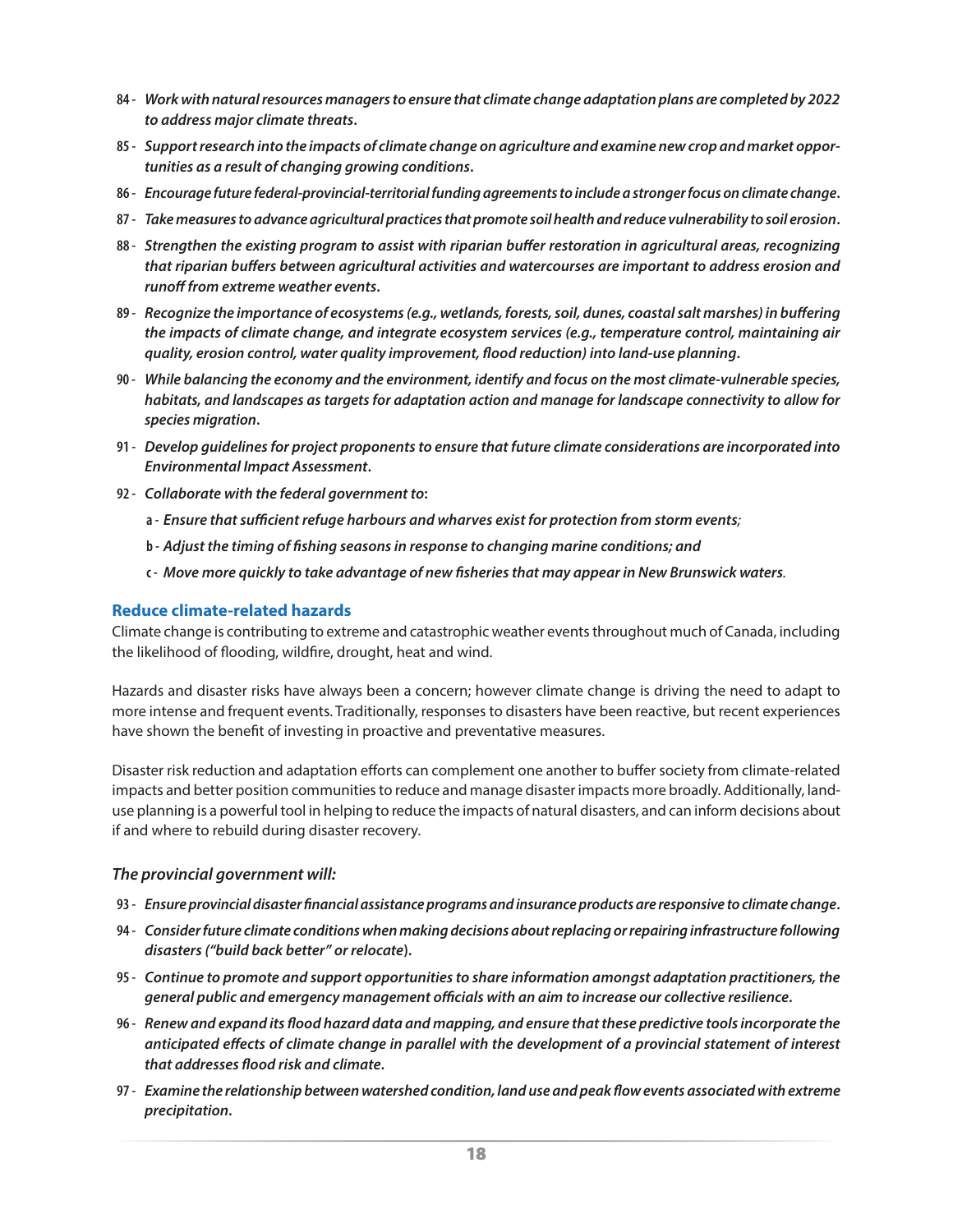<span id="page-22-0"></span>**98 -** *Encourage the insurance industry to make flood insurance available to high-risk homeowners and promote awareness of available products***.**

#### **Reduce climate change impacts on public health**

Climate change is increasing the risks to the health and well-being of New Brunswickers. These risks can be mitigated by focusing on both prevention (e.g., supporting research and building capacity and awareness to promote health and well-being and efforts to reduce risks), as well as effective responses to climate impacts (e.g., providing health care services and interventions, such as extreme heat and forest fire smoke alert warning tools). While there is already work underway, in New Brunswick it will be important to build on and expand these efforts.

#### *The provincial government will:*

- **99 -** *Develop a public health communication strategy and continue to work collaboratively to educate the public, and other stakeholders, on the climate change impacts on human health***.**
- **100 -** *Support ongoing research into climate-related health risks, including drinking water quality and quantity, increased risk of heat-related incidents, psychological and physiological impacts of extreme weather events and the potential spread of vector-borne diseases***.**
- **101 -** *Continue to implement, and support, an extreme Heat Alert and Response System (HARS) throughout New Brunswick***.**
- **102 -** *Explore, and support in partnership with other departments, the development of health surveillance tools for morbidity, mortality and mental health stress among the public following extreme weather***.**
- **103 -** *Explore, and support in partnership with other departments and federal agencies, municipalities, the development of new warning tools for public health hazards linked to climate change such as extreme heat, air quality, forest fire smoke, vector-borne diseases, etc***.**
- **104 -** *Assess public health risks in drinking water quality and quantity***,** *increased risk of heat-related incidents, psychological and physiological impacts of extreme weather events and the potential spread of vector-borne diseases***.**

### **Economic opportunities**

An integrated, economy-wide approach to create jobs and drive innovation across all sectors and regions is required to grow New Brunswick's economy, achieve our GHG emission targets and improve overall environmental performance. There are significant financial opportunities that exist through reducing energy costs and the potential for reinvesting the savings into New Brunswick's economy.

Technological innovations and advancements are critical to accelerating the transition to a low-carbon economy. Despite a growing global clean technology sector, New Brunswick faces challenges in low-carbon innovation, particularly with respect to commercialization of the technologies.

There will be opportunities for certain sectors as the climate changes and New Brunswick must prepare to take full advantage of these, specifically as they relate to the agriculture and tourism sectors. New Brunswick is leading in the adaptation field in many ways and there may be opportunities to market our tools and approaches more broadly.

#### *The provincial government will:*

**105 -***Design and implement a clean-technology acceleration strategy that builds on early-stage innovation research, development and demonstrations (RD&D); accelerates clean technology commercialization; fosters greater clean technology adoption; and enhances connections and collaboration between business market needs and research expertise to accelerate the development and use of clean, low-carbon technology solutions***.**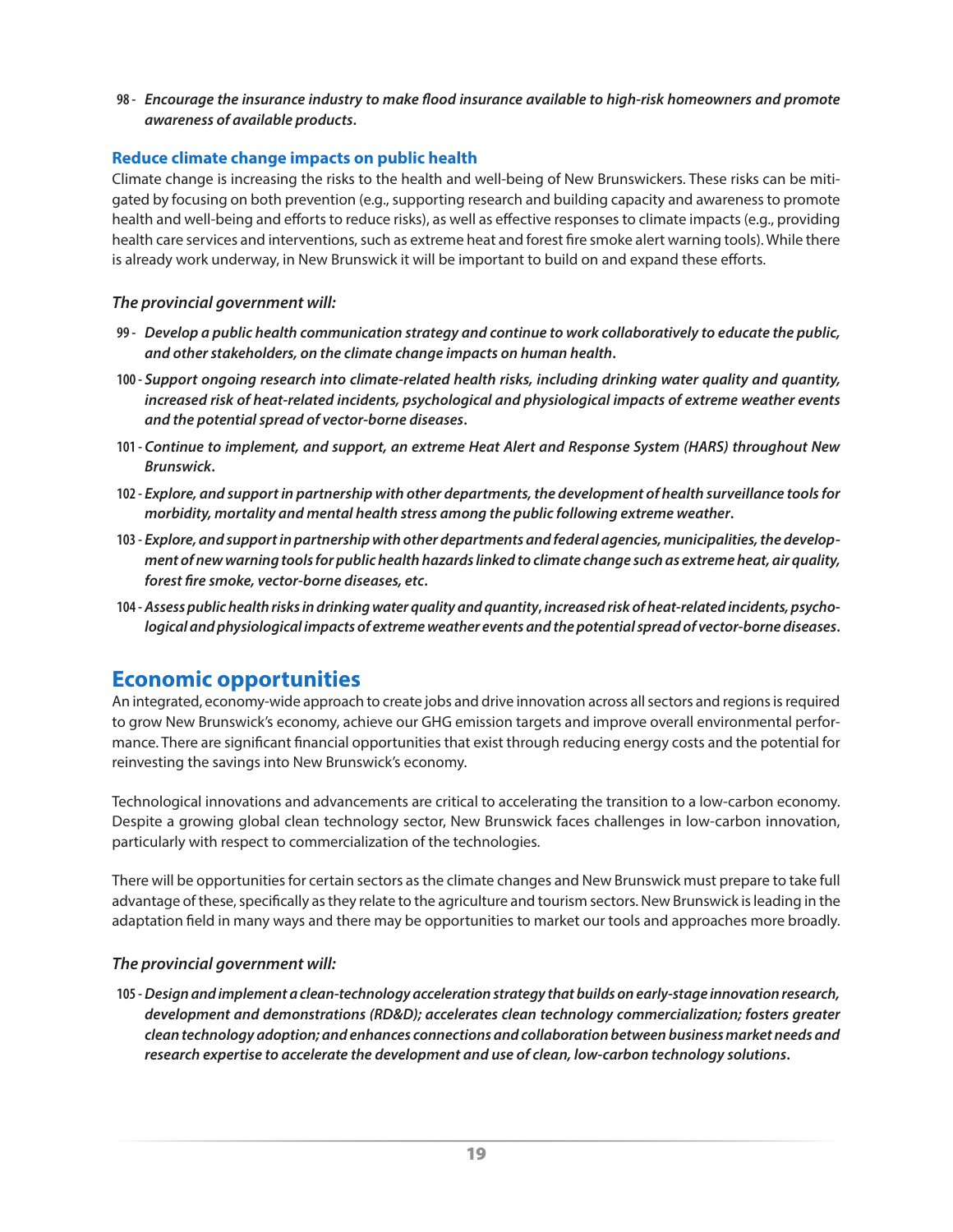- <span id="page-23-0"></span>**106 -** *Create the conditions for growth and job creation in the areas of clean technology, products and services related to climate change in all sectors such as housing, agriculture, forestry, manufacturing, energy efficiency, renewable energy, information technology and transportation***.**
- **107 -** *Support a culture of innovation to pursue economic opportunities presented by our changing climate such as tools and approaches to adaptation developed in New Brunswick that are marketable elsewhere.*
- **108 -** *Work with the tourism and recreation sector to pursue new opportunities presented by our changing climate and to promote New Brunswick as a world class destination***.**
- **109 -** *Take advantage of the large financial opportunities that exist through reducing energy costs and the potential for reinvesting the savings into New Brunswick's economy***.**

### **Accountability and reporting**

Accountability through measurement, reporting and verification of progress is becoming an important element in climate change action plans and is growing in importance in international agreements on GHG emission reductions. Reporting allows the province to track success in adapting to climate change and to determine the effectiveness of GHG emission reduction initiatives.

Most measures of progress in adapting to the impacts of a changing climate tend to focus on short-term implementation measures such as the number of adaptation or vulnerability plans completed. The true measure of progress in adaptation is whether something has increased the adaptive capacity of a community or the province. The latter is more complex and a longer term objective. The provincial government will continue to report on short-term measures while over the long-term strive to develop a more complete measure of adaptive capacity.

An understanding of the province's energy consumption and GHG emissions profile is necessary to measure progress in GHG emission reductions and to assess opportunities for further reductions.

- **110 -** *Continue to release annual progress reports on implementation of the measures identified in this action plan and in the annual work plans***.**
- **111 -** *Establish a standing committee of the legislative assembly on climate change to receive***:**
	- **a -** *annual reports on progress toward responding to climate change;*
	- **b -** *annual reports on revenue, expenditures and performance of the climate change fund; and*
	- **c -** *feedback from a multi-stakeholder climate advisory council on the climate fund and progress toward responding to climate change.*
- **112 -***Use long-range energy and economic modelling to track, project and report on GHG emissions.*
- **113 -***Develop and implement a government-wide energy management and reporting system by 2020 to ensure all departments are accountable for energy consumption and corresponding GHG emissions.*
- **114 -** *Encourage the management and reporting of GHG emissions by local governments and businesses.*
- **115 -** *Report on the number of communities with completed climate change vulnerability assessments and adaptation plans and on progress toward implementation.*
- **116 -** *Conduct research and analysis along with academic experts and other jurisdictions to develop a means of measuring climate change adaptive capacity and reporting progress.*